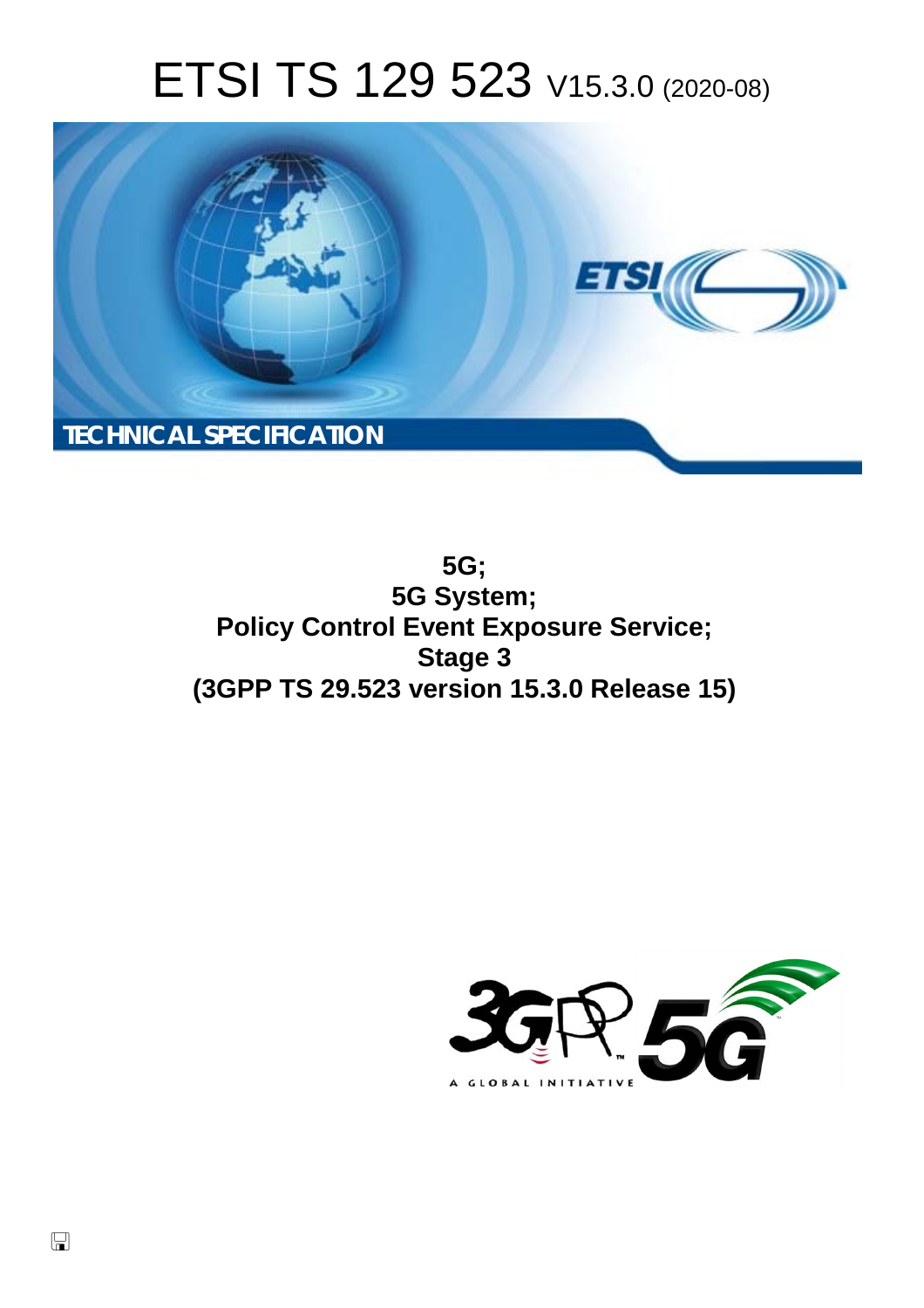Reference

RTS/TSGC-0329523vf30

Keywords

5G

#### *ETSI*

#### 650 Route des Lucioles F-06921 Sophia Antipolis Cedex - FRANCE

Tel.: +33 4 92 94 42 00 Fax: +33 4 93 65 47 16

Siret N° 348 623 562 00017 - NAF 742 C Association à but non lucratif enregistrée à la Sous-Préfecture de Grasse (06) N° 7803/88

#### *Important notice*

The present document can be downloaded from: <http://www.etsi.org/standards-search>

The present document may be made available in electronic versions and/or in print. The content of any electronic and/or print versions of the present document shall not be modified without the prior written authorization of ETSI. In case of any existing or perceived difference in contents between such versions and/or in print, the prevailing version of an ETSI deliverable is the one made publicly available in PDF format at [www.etsi.org/deliver.](http://www.etsi.org/deliver)

Users of the present document should be aware that the document may be subject to revision or change of status. Information on the current status of this and other ETSI documents is available at <https://portal.etsi.org/TB/ETSIDeliverableStatus.aspx>

If you find errors in the present document, please send your comment to one of the following services: <https://portal.etsi.org/People/CommiteeSupportStaff.aspx>

#### *Copyright Notification*

No part may be reproduced or utilized in any form or by any means, electronic or mechanical, including photocopying and microfilm except as authorized by written permission of ETSI. The content of the PDF version shall not be modified without the written authorization of ETSI. The copyright and the foregoing restriction extend to reproduction in all media.

> © ETSI 2020. All rights reserved.

**DECT™**, **PLUGTESTS™**, **UMTS™** and the ETSI logo are trademarks of ETSI registered for the benefit of its Members. **3GPP™** and **LTE™** are trademarks of ETSI registered for the benefit of its Members and of the 3GPP Organizational Partners. **oneM2M™** logo is a trademark of ETSI registered for the benefit of its Members and of the oneM2M Partners. **GSM®** and the GSM logo are trademarks registered and owned by the GSM Association.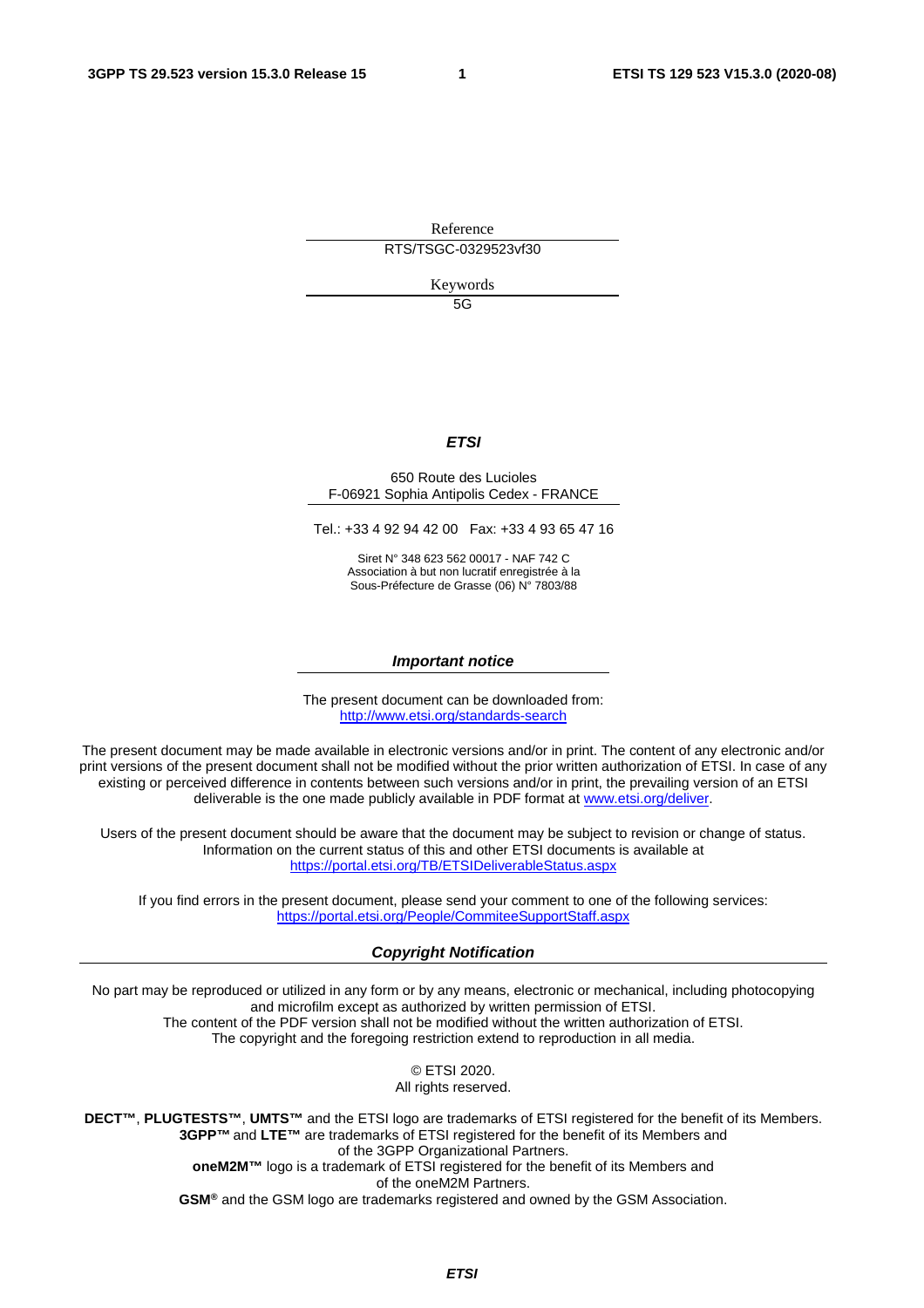# Intellectual Property Rights

#### Essential patents

IPRs essential or potentially essential to normative deliverables may have been declared to ETSI. The information pertaining to these essential IPRs, if any, is publicly available for **ETSI members and non-members**, and can be found in ETSI SR 000 314: *"Intellectual Property Rights (IPRs); Essential, or potentially Essential, IPRs notified to ETSI in respect of ETSI standards"*, which is available from the ETSI Secretariat. Latest updates are available on the ETSI Web server [\(https://ipr.etsi.org/](https://ipr.etsi.org/)).

Pursuant to the ETSI IPR Policy, no investigation, including IPR searches, has been carried out by ETSI. No guarantee can be given as to the existence of other IPRs not referenced in ETSI SR 000 314 (or the updates on the ETSI Web server) which are, or may be, or may become, essential to the present document.

#### **Trademarks**

The present document may include trademarks and/or tradenames which are asserted and/or registered by their owners. ETSI claims no ownership of these except for any which are indicated as being the property of ETSI, and conveys no right to use or reproduce any trademark and/or tradename. Mention of those trademarks in the present document does not constitute an endorsement by ETSI of products, services or organizations associated with those trademarks.

# Legal Notice

This Technical Specification (TS) has been produced by ETSI 3rd Generation Partnership Project (3GPP).

The present document may refer to technical specifications or reports using their 3GPP identities. These shall be interpreted as being references to the corresponding ETSI deliverables.

The cross reference between 3GPP and ETSI identities can be found under<http://webapp.etsi.org/key/queryform.asp>.

# Modal verbs terminology

In the present document "**shall**", "**shall not**", "**should**", "**should not**", "**may**", "**need not**", "**will**", "**will not**", "**can**" and "**cannot**" are to be interpreted as described in clause 3.2 of the [ETSI Drafting Rules](https://portal.etsi.org/Services/editHelp!/Howtostart/ETSIDraftingRules.aspx) (Verbal forms for the expression of provisions).

"**must**" and "**must not**" are **NOT** allowed in ETSI deliverables except when used in direct citation.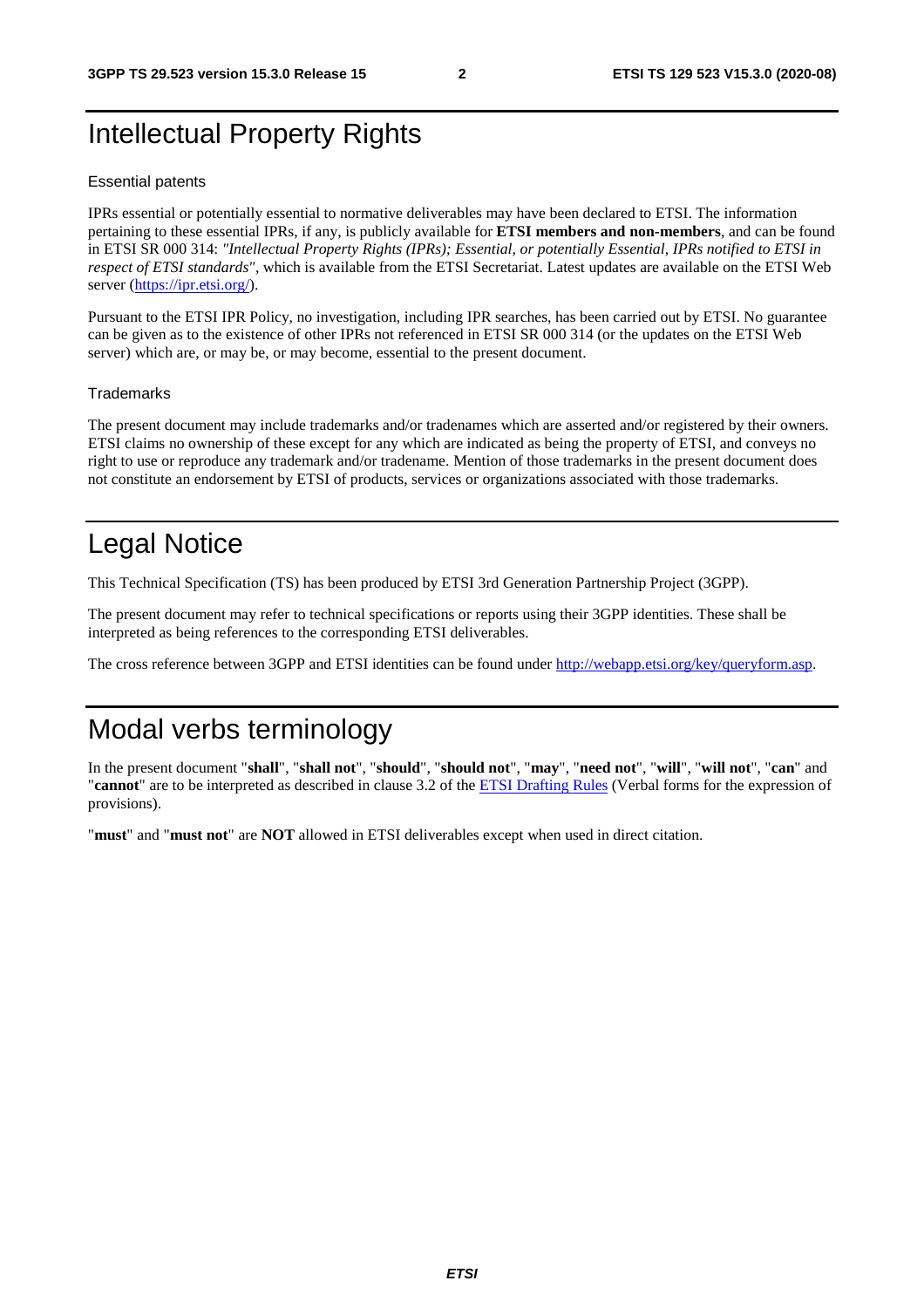$\mathbf{3}$ 

# Contents

| 1          |         |  |  |  |  |  |
|------------|---------|--|--|--|--|--|
| 2          |         |  |  |  |  |  |
| 3          |         |  |  |  |  |  |
| 3.1<br>3.2 |         |  |  |  |  |  |
| 4          |         |  |  |  |  |  |
| 4.1        |         |  |  |  |  |  |
| 4.1.1      |         |  |  |  |  |  |
| 4.1.2      |         |  |  |  |  |  |
| 4.1.3      |         |  |  |  |  |  |
| 4.1.3.1    |         |  |  |  |  |  |
| 4.1.3.2    |         |  |  |  |  |  |
| 4.2        |         |  |  |  |  |  |
| 4.2.1      |         |  |  |  |  |  |
| 4.2.2      |         |  |  |  |  |  |
| 4.2.2.1    |         |  |  |  |  |  |
| 4.2.2.2    |         |  |  |  |  |  |
| 4.2.2.3    |         |  |  |  |  |  |
| 4.2.3      |         |  |  |  |  |  |
| 4.2.3.1    |         |  |  |  |  |  |
| 4.2.3.2    |         |  |  |  |  |  |
| 4.2.4      |         |  |  |  |  |  |
| 4.2.4.1    |         |  |  |  |  |  |
| 4.2.4.2    |         |  |  |  |  |  |
| 5          |         |  |  |  |  |  |
| 5.1        |         |  |  |  |  |  |
| 5.2        |         |  |  |  |  |  |
| 5.2.1      |         |  |  |  |  |  |
| 5.2.2      |         |  |  |  |  |  |
| 5.2.2.1    | General |  |  |  |  |  |
| 5.2.2.2    |         |  |  |  |  |  |
| 5.2.3      |         |  |  |  |  |  |
| 5.2.3.1    |         |  |  |  |  |  |
| 5.3        |         |  |  |  |  |  |
| 5.3.1      |         |  |  |  |  |  |
| 5.3.2      |         |  |  |  |  |  |
| 5.3.2.1    |         |  |  |  |  |  |
| 5.3.2.2    |         |  |  |  |  |  |
| 5.3.2.3    |         |  |  |  |  |  |
| 5.3.2.3.1  |         |  |  |  |  |  |
| 5.3.2.4    |         |  |  |  |  |  |
| 5.3.3      |         |  |  |  |  |  |
| 5.3.3.1    |         |  |  |  |  |  |
| 5.3.3.2    |         |  |  |  |  |  |
| 5.3.3.3    |         |  |  |  |  |  |
| 5.3.3.3.1  |         |  |  |  |  |  |
| 5.3.3.3.2  |         |  |  |  |  |  |
| 5.3.3.3.3  |         |  |  |  |  |  |
| 5.3.3.4    |         |  |  |  |  |  |
|            |         |  |  |  |  |  |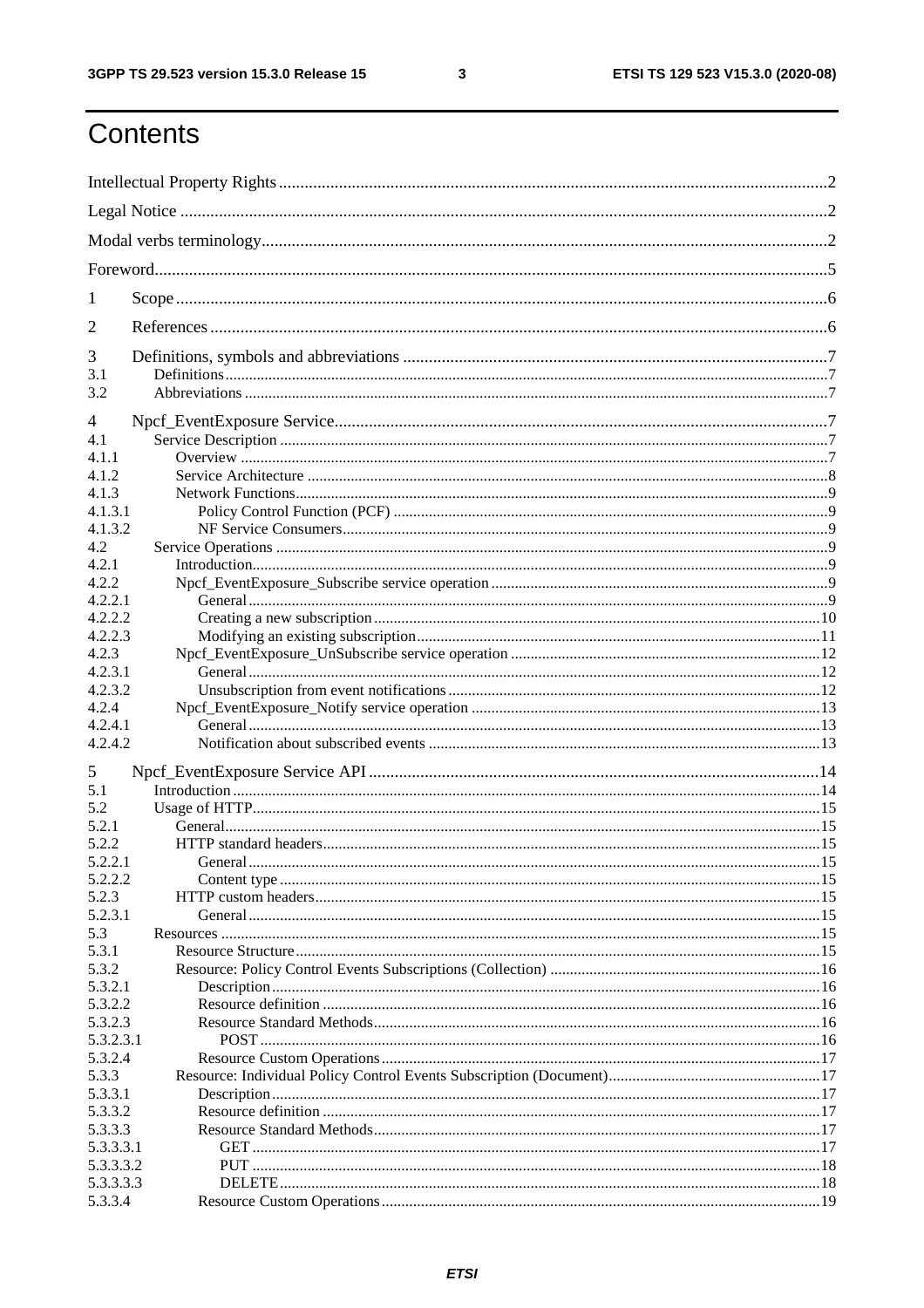#### $\overline{\mathbf{4}}$

| 5.4       |                               |  |
|-----------|-------------------------------|--|
| 5.5       |                               |  |
| 5.5.1     |                               |  |
| 5.5.2     |                               |  |
| 5.5.2.1   |                               |  |
| 5.5.2.2   |                               |  |
| 5.5.2.3   |                               |  |
| 5.5.2.3.1 |                               |  |
| 5.6       |                               |  |
| 5.6.1     |                               |  |
| 5.6.2     |                               |  |
| 5.6.2.1   |                               |  |
| 5.6.2.2   |                               |  |
| 5.6.2.3   |                               |  |
| 5.6.2.4   |                               |  |
| 5.6.2.5   |                               |  |
| 5.6.2.6   |                               |  |
| 5.6.2.7   |                               |  |
| 5.6.2.8   |                               |  |
| 5.6.2.9   |                               |  |
| 5.6.3     |                               |  |
| 5.6.3.1   |                               |  |
| 5.6.3.2   |                               |  |
| 5.6.3.3   |                               |  |
| 5.7       |                               |  |
| 5.7.1     |                               |  |
| 5.7.2     |                               |  |
| 5.7.3     |                               |  |
| 5.8       |                               |  |
| 5.9       |                               |  |
|           | <b>Annex A (normative):</b>   |  |
| A.1       |                               |  |
| A.2       |                               |  |
|           |                               |  |
|           | <b>Annex B</b> (informative): |  |
|           |                               |  |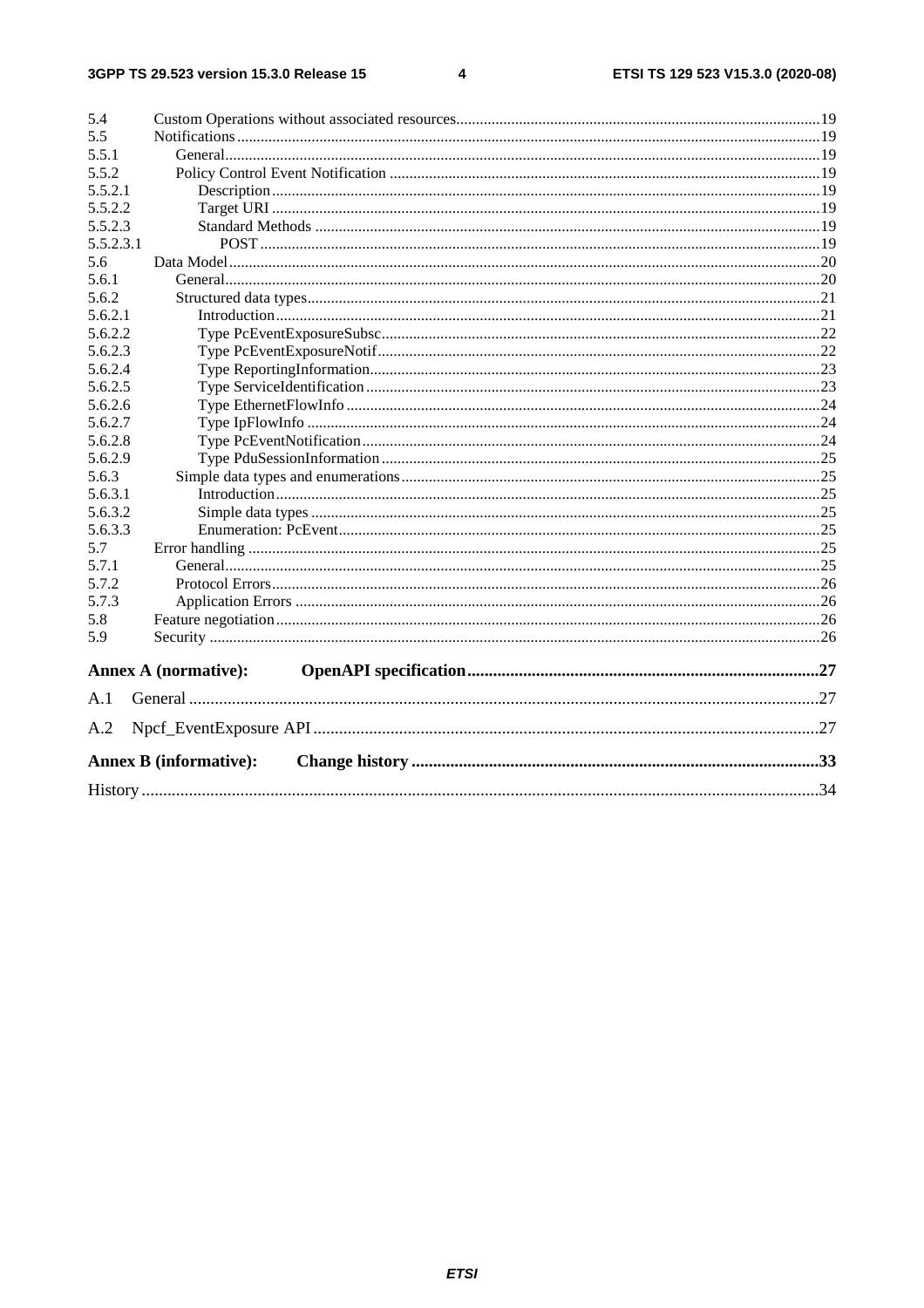# Foreword

This Technical Specification has been produced by the 3rd Generation Partnership Project (3GPP).

The contents of the present document are subject to continuing work within the TSG and may change following formal TSG approval. Should the TSG modify the contents of the present document, it will be re-released by the TSG with an identifying change of release date and an increase in version number as follows:

Version x.y.z

where:

- x the first digit:
	- 1 presented to TSG for information;
	- 2 presented to TSG for approval;
	- 3 or greater indicates TSG approved document under change control.
- y the second digit is incremented for all changes of substance, i.e. technical enhancements, corrections, updates, etc.
- z the third digit is incremented when editorial only changes have been incorporated in the document.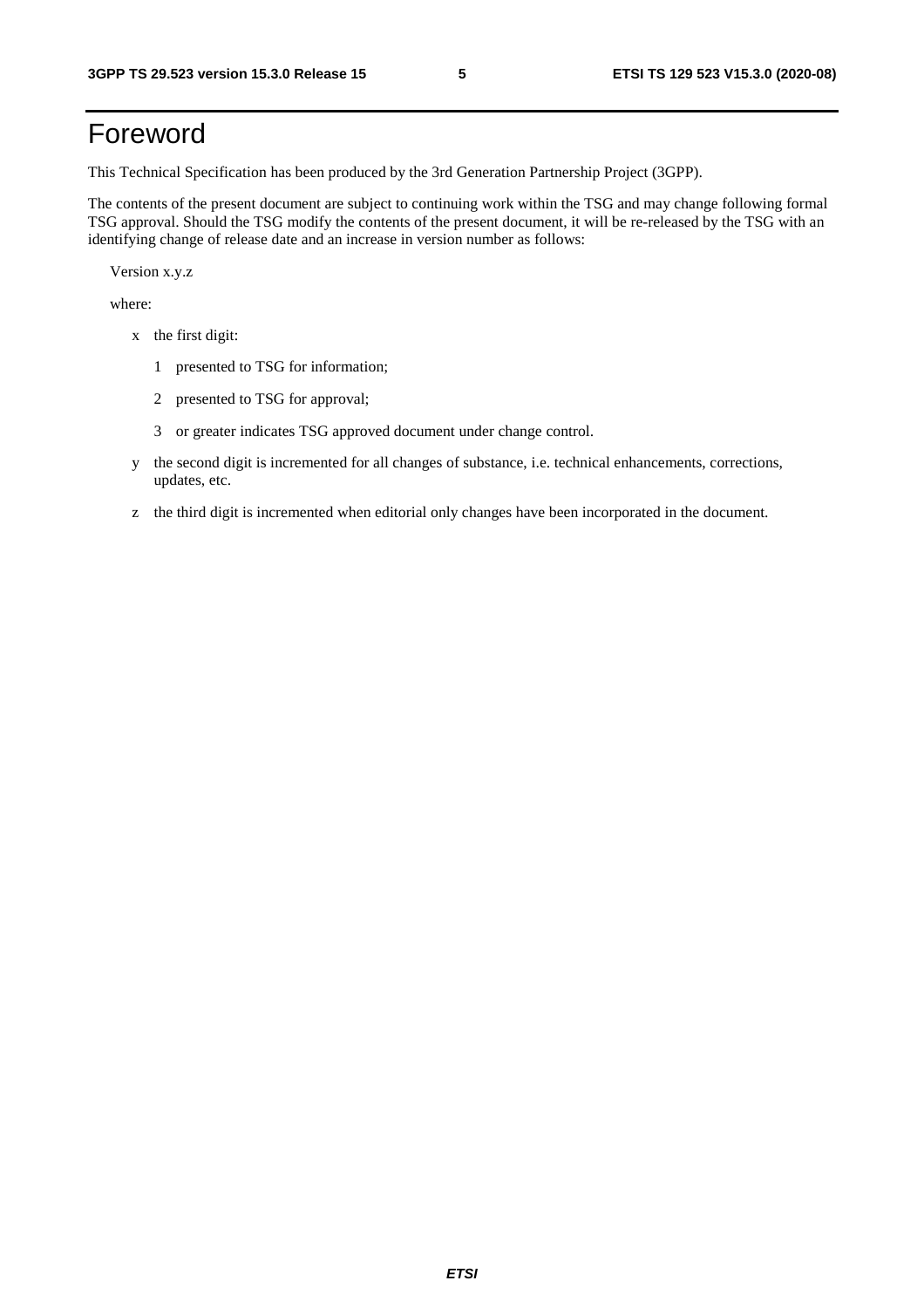# 1 Scope

The present document specifies the stage 3 protocol and data model for the Policy Control Event Exposure Service of the 5G System. It provides stage 3 protocol definitions, message flows and specifies the API for the Npcf Event Exposure service.

The 5G System stage 2 architecture and the procedures are specified in 3GPP TS 23.501 [2], 3GPP TS 23.502 [3] and 3GPP TS 23.503 [4].

The 5G System stage 3 call flows are provided in 3GPP TS 29.513 [8].

The Technical Realization of the Service Based Architecture and the Principles and Guidelines for Services Definition are specified in 3GPP TS 29.500 [5] and 3GPP TS 29.501 [6].

The Policy Control Event Exposure Service is provided by the Policy Control Function (PCF). This service exposes policy control events observed at the PCF.

# 2 References

The following documents contain provisions which, through reference in this text, constitute provisions of the present document.

- References are either specific (identified by date of publication, edition number, version number, etc.) or non-specific.
- For a specific reference, subsequent revisions do not apply.
- For a non-specific reference, the latest version applies. In the case of a reference to a 3GPP document (including a GSM document), a non-specific reference implicitly refers to the latest version of that document *in the same Release as the present document*.
- [1] 3GPP TR 21.905: "Vocabulary for 3GPP Specifications".
- [2] 3GPP TS 23.501: "System Architecture for the 5G System; Stage 2".
- [3] 3GPP TS 23.502: "Procedures for the 5G System; Stage 2".
- [4] 3GPP TS 23.503: "Policy and Charging Control Framework for the 5G System; Stage 2".
- [5] 3GPP TS 29.500: "5G System; Technical Realization of Service Based Architecture; Stage 3".
- [6] 3GPP TS 29.501: "5G System; Principles and Guidelines for Services Definition; Stage 3".
- [7] OpenAPI: "OpenAPI 3.0.0 Specification", [https://github.com/OAI/OpenAPI](https://github.com/OAI/OpenAPI-Specification/blob/master/versions/3.0.0.md)-[Specification/blob/master/versions/3.0.0.md](https://github.com/OAI/OpenAPI-Specification/blob/master/versions/3.0.0.md).
- [8] 3GPP TS 29.513: "5G System; Policy and Charging Control signalling flows and QoS parameter mapping; Stage 3".
- [9] 3GPP TS 29.512: "5G System; Session Management Policy Control Service; Stage 3".
- [10] 3GPP TS 29.507: "5G System; Access and Mobility Policy Control Service; Stage 3".
- [11] 3GPP TS 29.525: "5G System; UE Policy Control Service; Stage 3".
- [12] 3GPP TS 29.514: "5G System; Policy Authorization Service; Stage 3".
- [13] 3GPP TS 29.214: "Policy and Charging Control over Rx reference point".
- [14] 3GPP TS 29.571: "5G System; Common Data Types for Service Based Interfaces; Stage 3".
- [15] 3GPP TS 29.508: "5G System; Session Management Event Exposure Service; Stage 3".
- [16] IETF RFC 7540: "Hypertext Transfer Protocol Version 2 (HTTP/2)".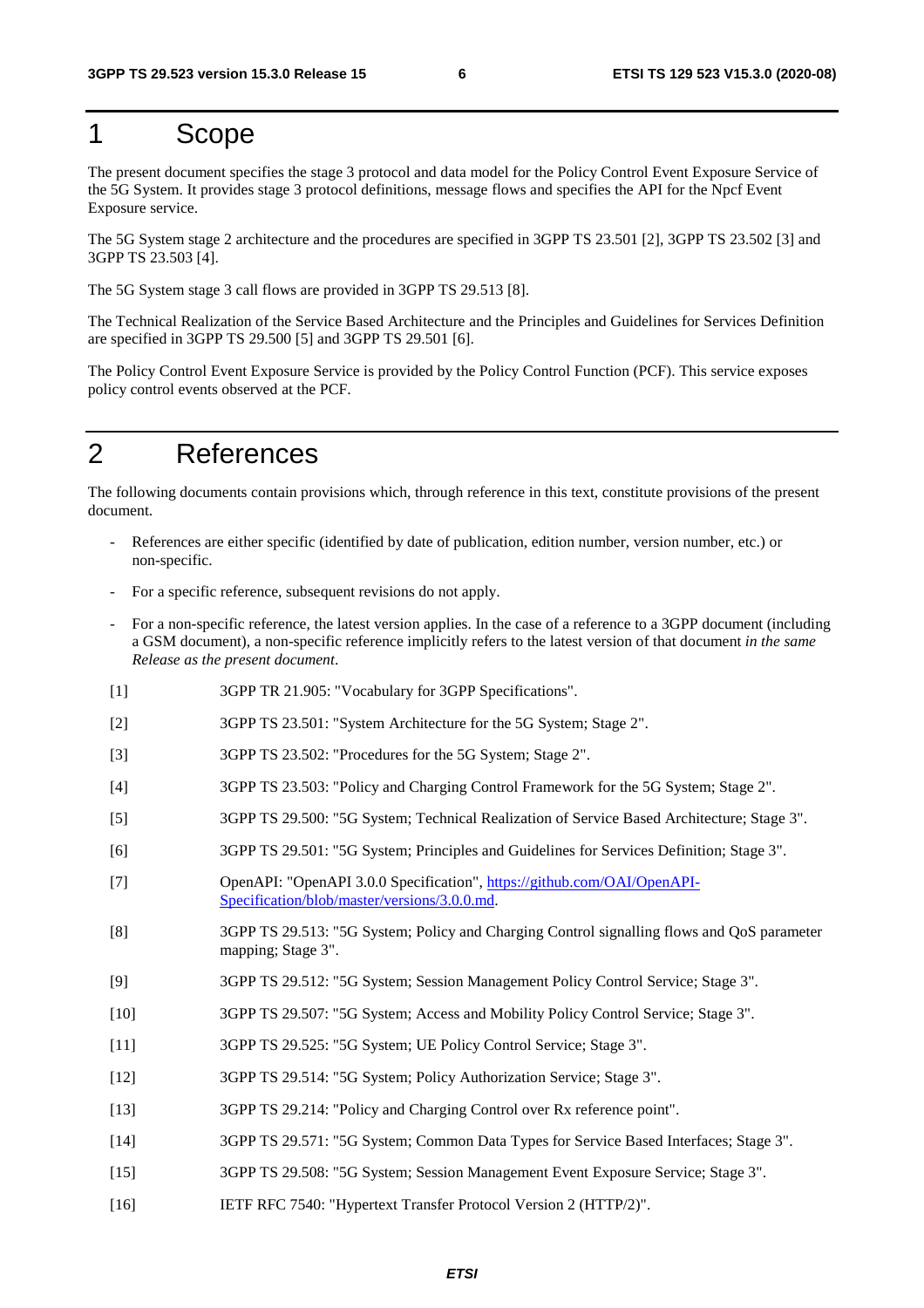- [17] IETF RFC 8259: "The JavaScript Object Notation (JSON) Data Interchange Format".
- [18] IETF RFC 7807: "Problem Details for HTTP APIs".
- [19] 3GPP TS 33.501: "Security architecture and procedures for 5G system".
- [20] IETF RFC 6749: "The OAuth 2.0 Authorization Framework".
- [21] 3GPP TS 29.510: "5G System; Network Function Repository Services; Stage 3".
- [22] 3GPP TR 21.900: "Technical Specification Group working methods".

# 3 Definitions, symbols and abbreviations

# 3.1 Definitions

For the purposes of the present document, the terms and definitions given in 3GPP TR 21.905 [1] and the following apply. A term defined in the present document takes precedence over the definition of the same term, if any, in 3GPP TR 21.905 [1].

**example:** text used to clarify abstract rules by applying them literally.

# 3.2 Abbreviations

For the purposes of the present document, the abbreviations given in 3GPP TR 21.905 [1] and the following apply. An abbreviation defined in the present document takes precedence over the definition of the same abbreviation, if any, in 3GPP TR 21.905 [1].

| AF          | <b>Application Function</b>                           |
|-------------|-------------------------------------------------------|
| API         | <b>Application Programming Interface</b>              |
| <b>DNN</b>  | Data Network Name                                     |
| ePDG        | evolved Packet Data Gateway                           |
| <b>GPSI</b> | Generic Public Subscription Identifier                |
| <b>HTTP</b> | <b>Hypertext Transfer Protocol</b>                    |
| <b>NEF</b>  | <b>Network Exposure Function</b>                      |
| NF          | <b>Network Function</b>                               |
| <b>NRF</b>  | <b>Network Repository Function</b>                    |
| <b>PCF</b>  | <b>Policy Control Function</b>                        |
| <b>RFSP</b> | <b>RAT Frequency Selection Priority</b>               |
| S-NSSAI     | Single Network Slice Selection Assistance Information |
| <b>SUPI</b> | <b>Subscription Permanent Identifier</b>              |
| <b>URSP</b> | <b>UE Route Selection Policy</b>                      |
|             |                                                       |

# 4 Npcf\_EventExposure Service

# 4.1 Service Description

# 4.1.1 Overview

The Policy Event Exposure Service, as defined in 3GPP TS 23.502 [3] and 3GPP TS 23.503 [4], is provided by the Policy Control Function (PCF).

This service:

- allows NF service consumers to subscribe, modify and unsubscribe for policy control events; and
- notifies NF service consumers with a corresponding subscription about observed events on the PCF.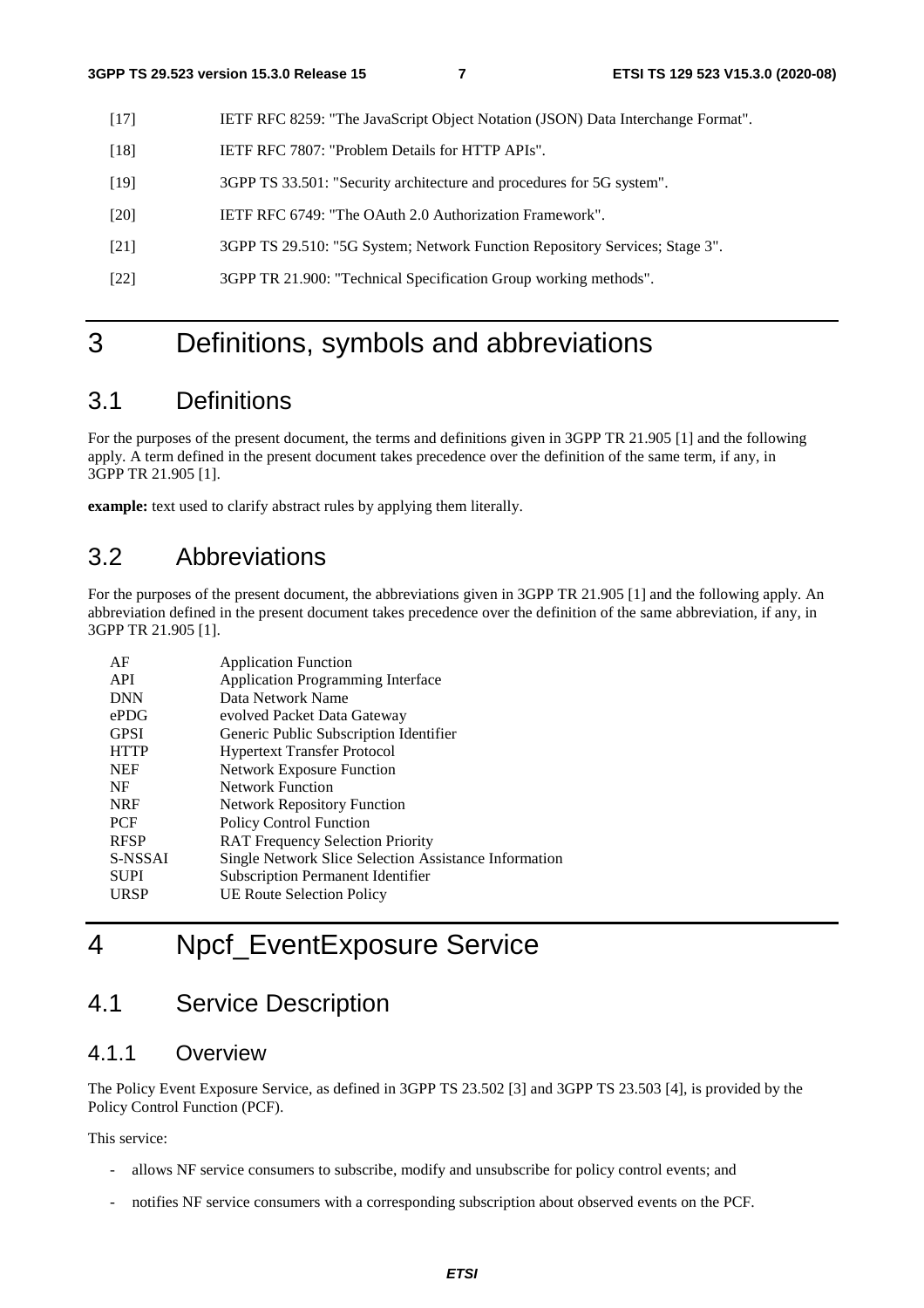The types of observed events include:

- PLMN identifier notification; and
- Access type change.

The target of the event reporting may include a group of UE(s) or any UE (i.e. all UEs). When the event occurs, to which the NF service consumer has subscribed to, the PCF reports the requested information to the NF service consumer based on the event reporting information definition requested by the NF service consumer (see 3GPP TS 23.502 [3], subclause 4.15.1).

### 4.1.2 Service Architecture

The 5G System Architecture is defined in 3GPP TS 23.501 [2]. The Policy and Charging related 5G architecture and signalling flows are also described in 3GPP TS 29.513 [8].

The Policy Event Exposure Service (Npcf\_EventExposure) is part of the Npcf service-based interface exhibited by the Policy Control Function (PCF).

The only known NF service consumer of the Npcf\_EventExposure service is the Network Exposure Function (NEF).

The Npcf\_EventExposure service is provided by the PCF and consumed by the NEF, as shown in figure 4.1.2-1 for the SBI representation model and in figure 4.1.2-2 for reference point representation model.



**Figure 4.1.2-1: Npcf\_EventExposure service Architecture, SBI representation** 



**Figure 4.1.2-2: Npcf\_EventExposure service Architecture, reference point representation**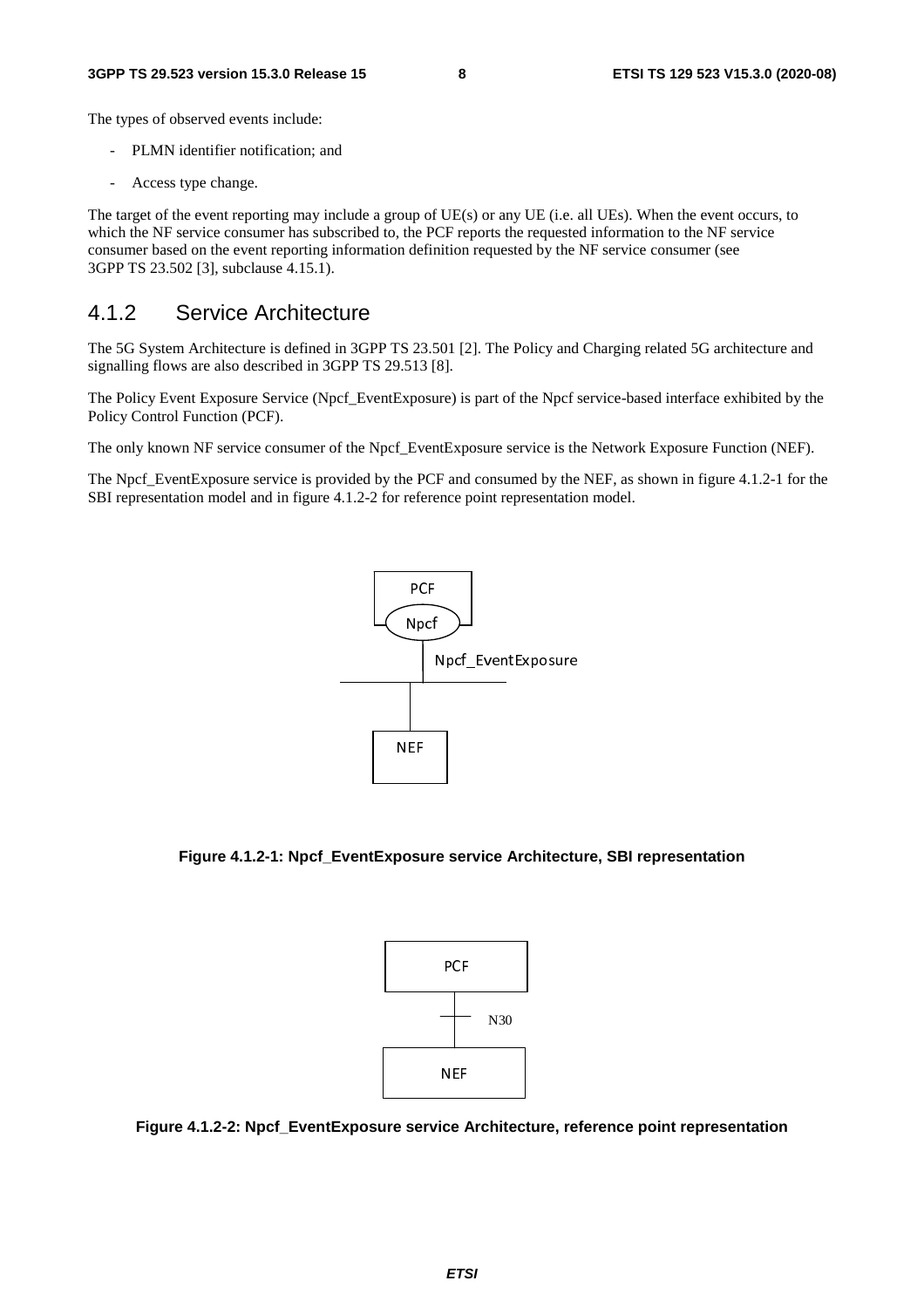# 4.1.3 Network Functions

### 4.1.3.1 Policy Control Function (PCF)

The PCF (Policy Control Function) is a functional element that encompasses policy control decision and flow based charging control functionalities as defined in 3GPP TS 29.512 [9], access and mobility policy decisions for the control of the UE Service Area Restrictions and RAT/RFSP control as defined in 3GPP TS 29.507 [10] and UE Policy decisions for the control of Access network discovery and selection policy and UE Route Selection Policy (URSP) as defined in 3GPP TS 29.525 [11].

The policy control decision and flow based charging control functionalities enable the PCF to provide network control regarding the service data flow detection, gating, QoS and flow based charging (except credit management) towards the SMF/UPF. The PCF offers these capabilities to the NF service consumers (e.g. the AF and NEF) as defined in 3GPP TS 29.514 [12] and 3GPP TS 29.214 [13].

The Policy Event Exposure Service enables the PCF to report policy control events observed in one or more PCF services to NF service consumers.

#### 4.1.3.2 NF Service Consumers

The Network Exposure Function (NEF) is a functional element that supports the following functionalities:

- The NEF securely exposes network capabilities and events provided by 3GPP NFs to AF.
- The NEF provides a means for the AF to securely provide information to 3GPP network and can authenticate, authorize and assist in throttling the AF.
- The NEF translates the information received from the AF to the one sent to internal 3GPP NFs, and vice versa.
- The NEF supports exposing information (collected from other 3GPP NFs) to the AF.

# 4.2 Service Operations

### 4.2.1 Introduction

Service operations defined for the Npcf\_EventExposure Service are shown in table 4.2.1-1.

| <b>Service Operation Name</b>  | <b>Description</b>                               | <b>Initiated by</b> |
|--------------------------------|--------------------------------------------------|---------------------|
| Npcf EventExposure Subscribe   | This service operation is used by an NF service  | NF service          |
|                                | consumer to subscribe for event notifications on | consumer (NEF)      |
|                                | a specified policy control event for a group of  |                     |
|                                | UE(s) or any UE, or to modify a subscription.    |                     |
| Npcf_EventExposure_Unsubscribe | This service operation is used by an NF service  | NF service          |
|                                | consumer to unsubscribe from event               | consumer (NEF)      |
|                                | notifications.                                   |                     |
| Npcf EventExposure Notify      | This service operation is used by the PCF to     | <b>PCF</b>          |
|                                | report UE related policy control event(s) to the |                     |
|                                | NF service consumer which has subscribed to      |                     |
|                                | the event report service.                        |                     |

| Table 4.2.1-1: Npcf_EventExposure Service Operations |  |  |  |
|------------------------------------------------------|--|--|--|
|------------------------------------------------------|--|--|--|

# 4.2.2 Npcf EventExposure Subscribe service operation

#### 4.2.2.1 General

This service operation is used by an NF service consumer to subscribe for policy events notifications on a specified context for a group of UE(s) or any UE, or to modify an existing subscription.

The following are the types of events for which a subscription can be made: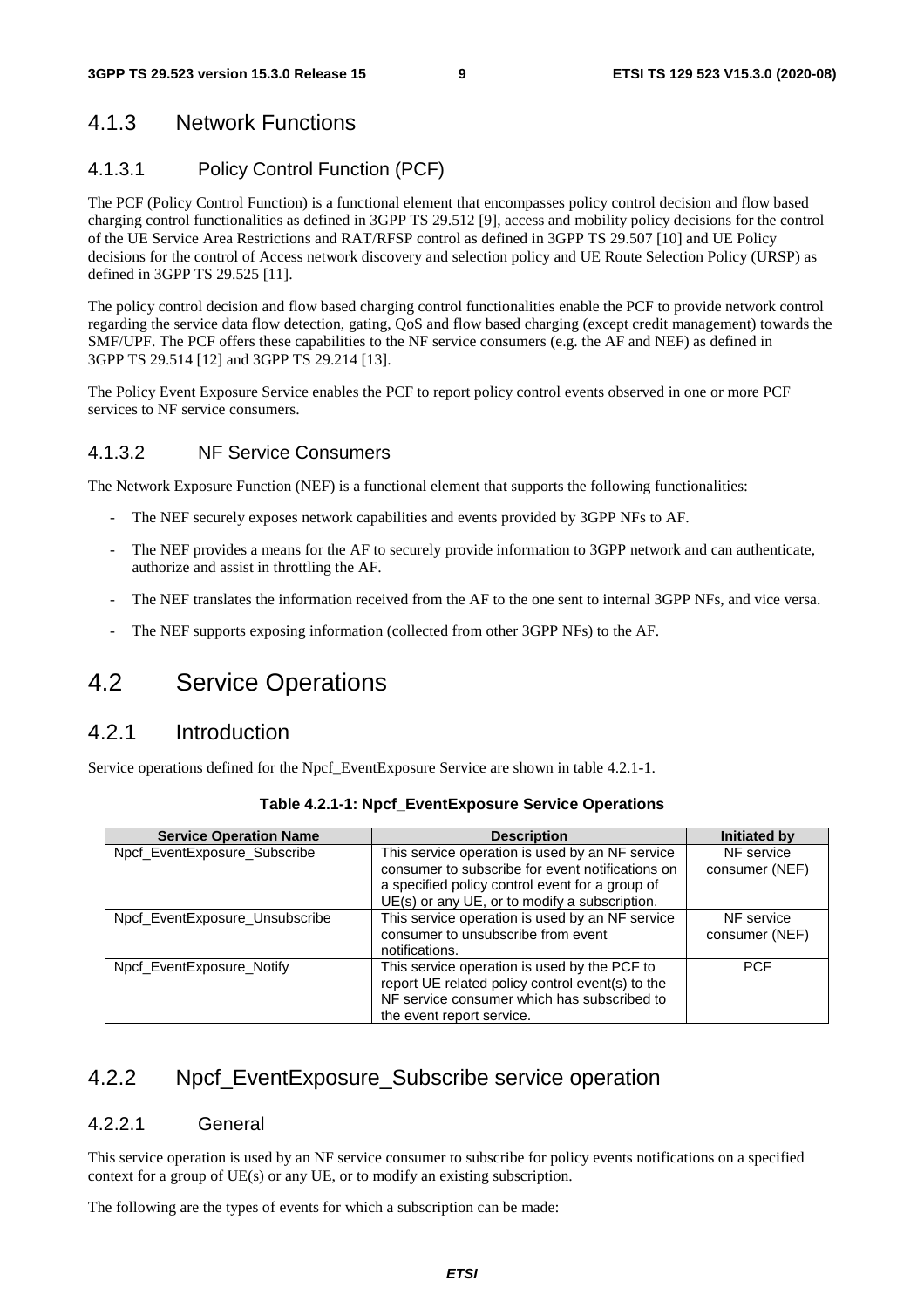- PLMN identifier notification; and
- Change of Access Type.

The following procedures using the Npcf. EventExposure. Subscribe service operation are supported:

- creating a new subscription;
- modifying an existing subscription.

#### 4.2.2.2 Creating a new subscription

Figure 4.2.2.2-1 illustrates the creation of a subscription.



**Figure 4.2.2.2-1: Creation of a subscription** 

To subscribe to event notifications, the NF service consumer shall send an HTTP POST request with: "{apiRoot}/npcfeventexposure/v1/subscriptions/" as request URI as shown in figure 4.2.2.2-1, step 1, and the "PcEventExposureSubsc" data structure as request body.

The "PcEventExposureSubsc" data structure shall include:

- identification of the policy events to subscribe as "eventSubs" attribute;
- indication of the UEs to which the subscription applies via:
	- a) identification of a group of UE(s) via a "groupId" attribute; or
	- b) identification of any UE by ommitting the "groupId" attribute.
- a URI where to receive the requested notifications as "notifUri" attribute; and
- a Notification Correlation Identifier assigned by the NF service consumer for the requested notifications as "notifId" attribute.

The "PcEventExposureSubsc" data structure may include:

- description of the event reporting information as "eventsRepInfo", which may include:
	- a) event notification method (periodic, one time, on event detection) as "notifMethod" attribute;
	- b) Maximum Number of Reports as "maxReportNbr" attribute;
	- c) Monitoring Duration as "monDur" attribute;
	- d) repetition period for periodic reporting as "repPeriod" attribute; and/or
	- e) immediate reporting indication as "immRep" attribute.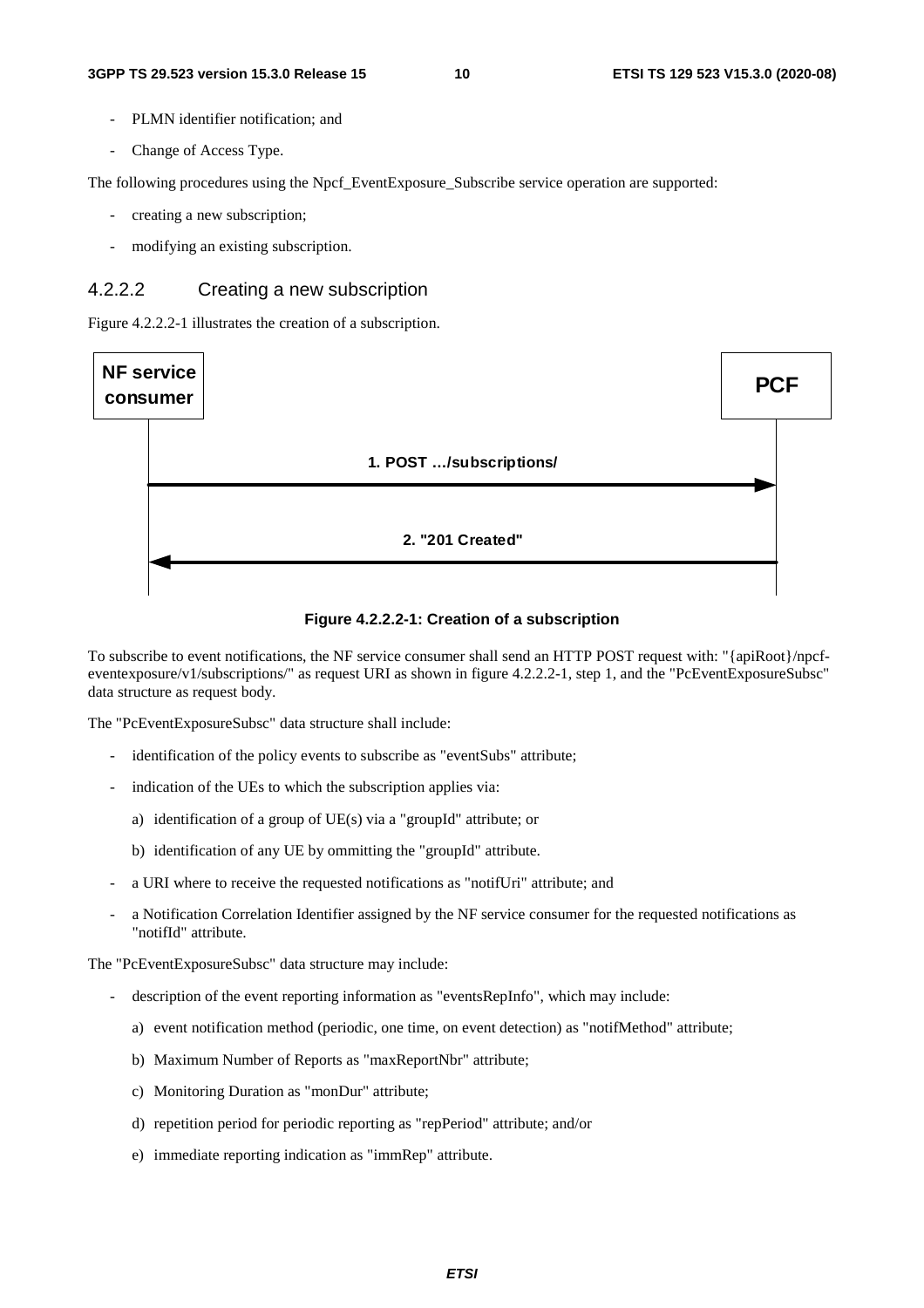- if the supported feature "ExtendedSessionInformation" is supported, to filter the AF sessions for which the policy event report shall occur, the identification of the services one or more AF sessions may belong to as "filterServices" attribute, which may include per service identification:
	- a) a list of ethernet flows in the "servEthFlows" attribute; or
	- b) a list of IP flows in the "servIpFlows" attribute; and/or
	- c) an AF application identifier in the "afAppId" attribute.
- to filter the DNNs for which the policy event report shall occur, the identification of the DNNs in the "filterDnns" attribute; and
- to filter the S-NSSAIs for which the policy event report shall occur, the identification of the S-NSSAIs in the "filterSnssais" attribute.

If the PCF cannot successfully fulfil the received HTTP POST request due to the internal PCF error or due to the error in the HTTP POST request, the PCF shall send the HTTP error response as specified in subclause 5.7.

Upon successful reception of the HTTP POST request with "{apiRoot}/npcf-eventexposure/v1/subscriptions/" as request URI and "PcEventExposureSubsc" data structure as request body, the PCF shall create a new "Individual Policy "PcEventExposureSubsc" data structure as request body, the PCF shall create a new "Individual Policy<br>ion" resource, shall store the subscription and shall send a HTTP "201 Created" response as shown in<br>step 2. The PCF shal Events Subscription" resource, shall store the subscription and shall send a HTTP "201 Created" response as shown in figure 4.2.2.2-1, step 2. The PCF shall include in the "201 Created" response:

- a Location header field; and
- an "PcEventExposureSubsc" data type in the payload body.

- an "PcEventExposureSubsc" data type in the payload body.<br>The Location header field shall contain the URI of the created individual application session context resource i.e. "{apiRoot}/ npcf-eventexposure/v1/subscriptions/{subscriptionId}".

The "PcEventExposureSubsc" data type payload body shall contain the representation of the created "Individual Policy Events Subscription

Events Subscription".<br>When the "monDur" attribute is included in the response, it represents a server selected expiry time that is equal or less than a possible expiry time in the request.

When the "immRep" attribute is included in the subscription and the subscribed policy control events are available, the PCF shall immediately notify the NF service consumer using the Npcf\_EventExposure\_Notify service operation, as described in subclause 4.2.4.2.

#### 4.2.2.3 Modifying an existing subscription

Figure 4.2.2.3-1 illustrates the modification of an existing subscription.





To modify an existing subscription to event notifications, the NF service consumer shall send an HTTP PUT request with: "{apiRoot}/npcf-eventexposure/v1/subscriptions/{subscriptionId}" as request URI, as shown in figure 4.2.2.3-1,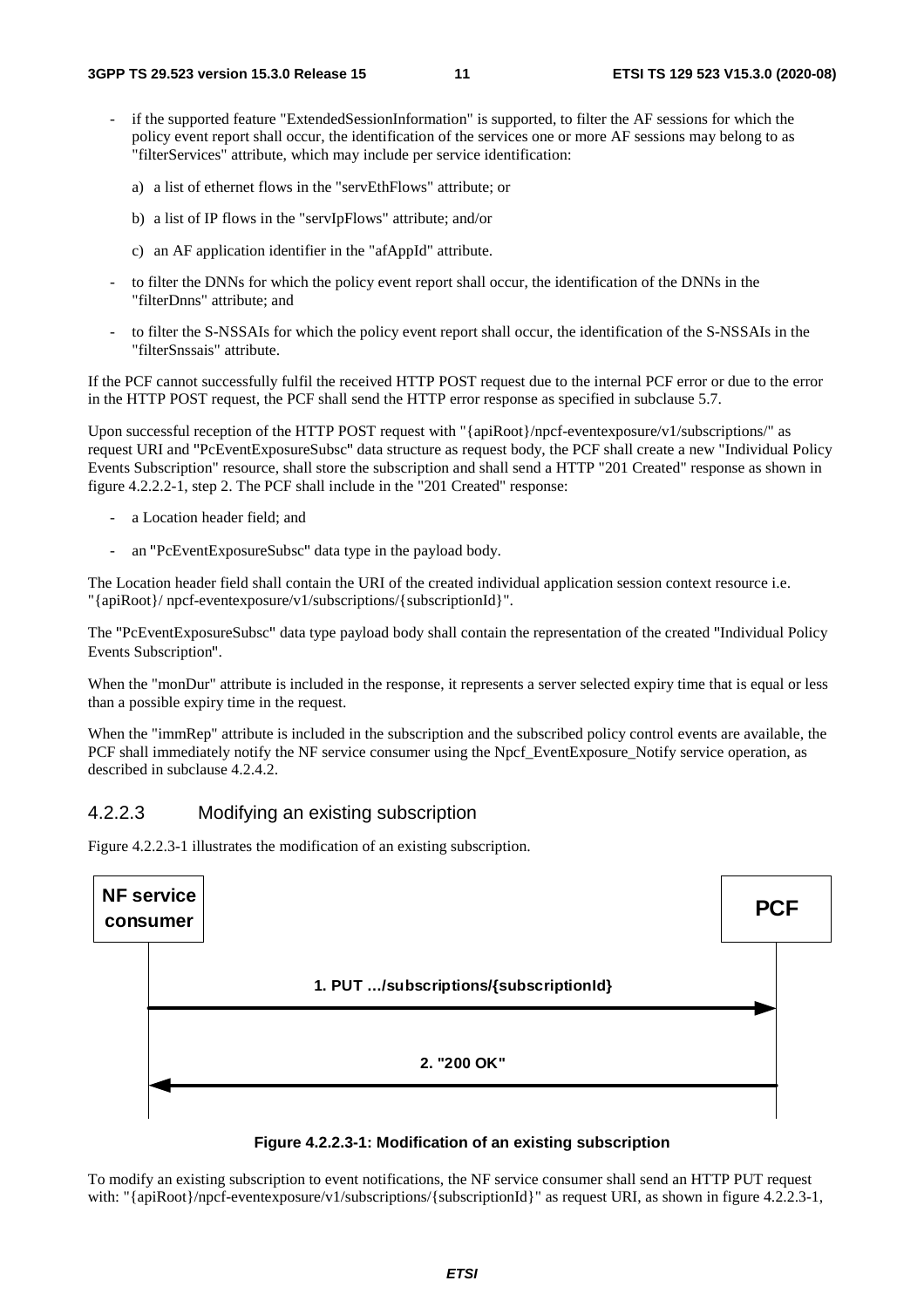step 1, where "{subscriptionId}" is the subscription correlation ID of the existing subscription. The "PcEventExposureSubsc" data structure is included as request body as described in subclause 4.2.2.2.

- NOTE 1: An alternate NF service consumer than the one that requested the generation of the subscription resource can send the PUT.
- NOTE 2: The "notifUri" attribute within the PcEventExposureSubsc data structure can be modified to request that subsequent notifications are sent to a new NF service consumer.

If the PCF cannot successfully fulfil the received HTTP PUT request due to the internal PCF error or due to the error in the HTTP PUT request, the PCF shall send the HTTP error response as specified in subclause 5.7.

Upon successful reception of an HTTP PUT request with: "{apiRoot}/npcfeventexposure/v1/subscriptions/{subscriptionId}" as request URI and "PcEventExposureSubsc" data structure as "PcEventExposureSubsc" data structure as<br>TP "200 OK" response as shown in figure 4<br>body. request body, the PCF shall store the subscription and shall send a HTTP "200 OK" response as shown in figure 4.2.2.3- 1, step 2, with the "PcEventExposureSubsc" data structure as response body.

1, step 2, with the "PcEventExposureSubsc" data structure as response body.<br>The "PcEventExposureSubsc" data structure payload body shall contain the representation of the modified "Individual<br>Policy Events Subscription". Policy Events Subscription".

Policy Events Subscription".<br>When the "monDur" attribute is included in the response, it represents a NF service producer selected expiry time that is equal or less than a possible expiry time received in the request.

When the "immRep" attribute is included in the updated subscription and the subscribed policy control events are available, the PCF shall immediately notify the NF service consumer using the Npcf\_EventExposure\_Notify service operation, as described in subclause 4.2.4.2.

# 4.2.3 Npcf\_EventExposure\_UnSubscribe service operation

#### 4.2.3.1 General

This service operation is used by an NF service consumer to unsubscribe from event notifications.

The following procedure using the Npcf\_EventExposure\_UnSubscribe service operation is supported:

unsubscription from event notifications.

#### 4.2.3.2 Unsubscription from event notifications

Figure 4.2.3.2-1 illustrates the unsubscription from event notifications.



#### **Figure 4.2.3.2-1: Unsubscription from event notifications**

To unsubscribe from event notifications, the NF service consumer shall send an HTTP DELETE request with: "{apiRoot}/npcf-eventexposure/v1/subscriptions/{subscriptionId}" as request URI, as shown in figure 4.2.3.2-1, step 1, where "{subscriptionId}" is the subscription correlation identifier of the existing resource subscription that is to be deleted.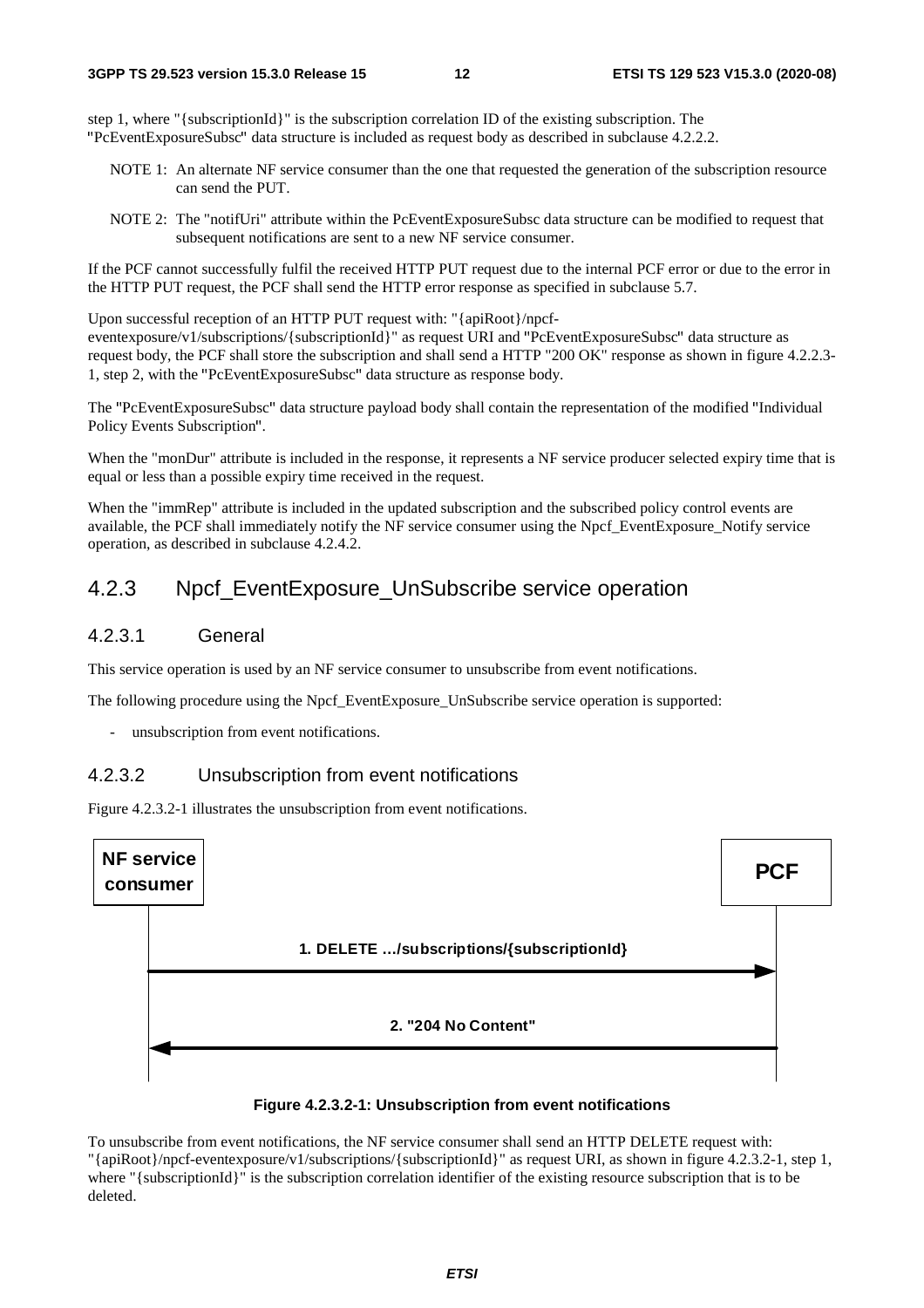If the PCF cannot successfully fulfil the received HTTP DELETE request due to the internal PCF error or due to the error in the HTTP DELETE request, the PCF shall send the HTTP error response as specified in subclause 5.7.

Upon successful reception of the HTTP DELETE request with: "{apiRoot}/npcfeventexposure/v1/subscriptions/{subscriptionId}" as request URI, the PCF shall remove the corresponding subscription and shall send an HTTP "204 No Content" response as shown in figure 4.2.3.2-1, step 2.

### 4.2.4 Npcf\_EventExposure\_Notify service operation

#### 4.2.4.1 General

The Npcf\_EventExposure\_Notify service operation enables the PCF to notify to the NF service consumers that the previously subscribed policy control event occurred.

The following procedure using the Npcf\_EventExposure\_Notify service operation is supported:

- notification about subscribed events.

#### 4.2.4.2 Notification about subscribed events

Figure 4.2.4.2-1 illustrates the notification about subscribed events.



**Figure 4.2.4.2-1: Notification about subscribed events** 

If the PCF observes policy control related event(s) for which an NF service consumer has subscribed to, the PCF shall send an HTTP POST request as shown in figure 4.2.4.2-1, step 1, with the "{notifUri}" as request URI with the value previously provided by the NF service consumer within the corresponding subscription, and the "PcEventExposureNotif" data structure.

The "PcEventExposureNotif" data structure shall include:

- Notification correlation ID provided by the NF service consumer during the subscription as "notifId" attribute; and
- information about the observed event(s) within the "eventNotifs" attribute that shall contain for each observed event an "PcEventNotification" data structure that shall include:
	- 1. the Policy Control event as "event" attribute;
	- 2. for an access type change:
		- a) new access type as "accType" attribute;
		- b) the new RAT type as "ratType" attribute, if applicable for the notified access type; and
		- c) for EPC inteworking scenarios, the ePDG address as "anGwAddr" attribute, if applicable for the notified access type;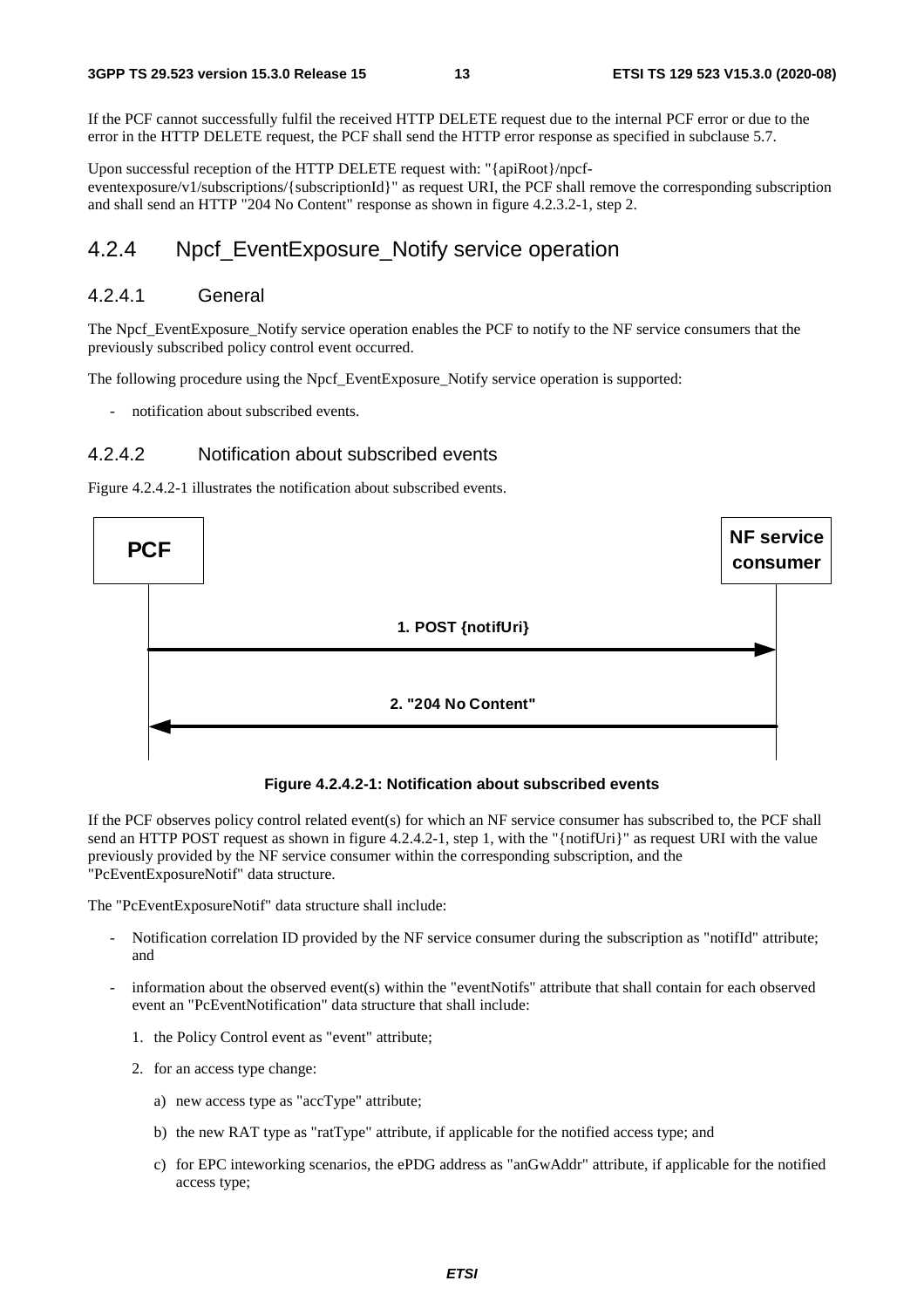- 3. for a PLMN change:
	- a) new PLMN as "plmnId" attribute;
- 4. the identity of the affected UE in the "supi" attribute and, if available, in the "gpsi" attribute;
- 5. the time at which the event was observed encoded as "timeStamp" attribute;
- 6. if available, and if the feature "ExtendedSessionInformation" is supported, information about the PDU session involved in the reported event in the "pduSessInfo" attribute, that shall include:
	- a) the S-NSSAI of the PDU session in the "snssai" attribute;
	- b) the DNN of the PDU session in the "dnn" attribute; and
	- c) the IPv4 address in the "ueIpv4" attribute and/or the IPv6 prefix in the "ueIpv6" attribute, or the Ethernet MAC address in the "ueMac" attribute; and

if the IPv4 address is included in the "ueIpv4" attribute, may include the IP domain in the "ipDomain" attribute;

- 7. if available, and if the feature "ExtendedSessionInformation" is supported, information about the services involved in the reported event in the indicated PDU session in the "repServices" attribute, which may include per identified service:
	- a) a list of Ethernet flows in the "servEthFlows" attribute which contains an impacted Ethernet flow number within the "flowNumber" attribute in each EthernetFlowInfo data structure; or
	- b) a list of IP flows in the "servIpFlows" attribute which contains an impacted IP flow number within the "flowNumber" attribute in each IpFlowInfo data structure; and/or
	- c) an AF application identifier in the "afAppId" attribute.

If the NF service consumer cannot successfully fulfil the received HTTP POST request due to the internal error or due to the error in the HTTP POST request, the NF service consumer shall send the HTTP error response as specified in subclause 5.7.

Upon successful reception of the HTTP POST request with "{notifUri}" as request URI and a "PcEventExposureNotif" data structure as request body, the NF service consumer shall send a "204 No Content" HTTP response, as shown in figure 4.2.4.2-1, step 2, for a successful processing.

# 5 Npcf\_EventExposure Service API

# 5.1 Introduction

The Npcf\_EventExposure Service shall use the Npcf\_EventExposure API.

The request URI used in HTTP request from the NF service consumer towards the PCF shall have the structure defined in subclause 4.4.1 of 3GPP TS 29.501 [6], i.e.:

#### **{apiRoot}/{apiName}/{apiVersion}/{apiSpecificResourceUriPart}**

with the following components:

- The {apiRoot} shall be set as described in 3GPP TS 29.501 [6].
- The {apiName} shall be "npcf-eventexposure".
- The {apiVersion} shall be "v1".
- The {apiSpecificResourceUriPart} shall be set as described in subclause 5.3.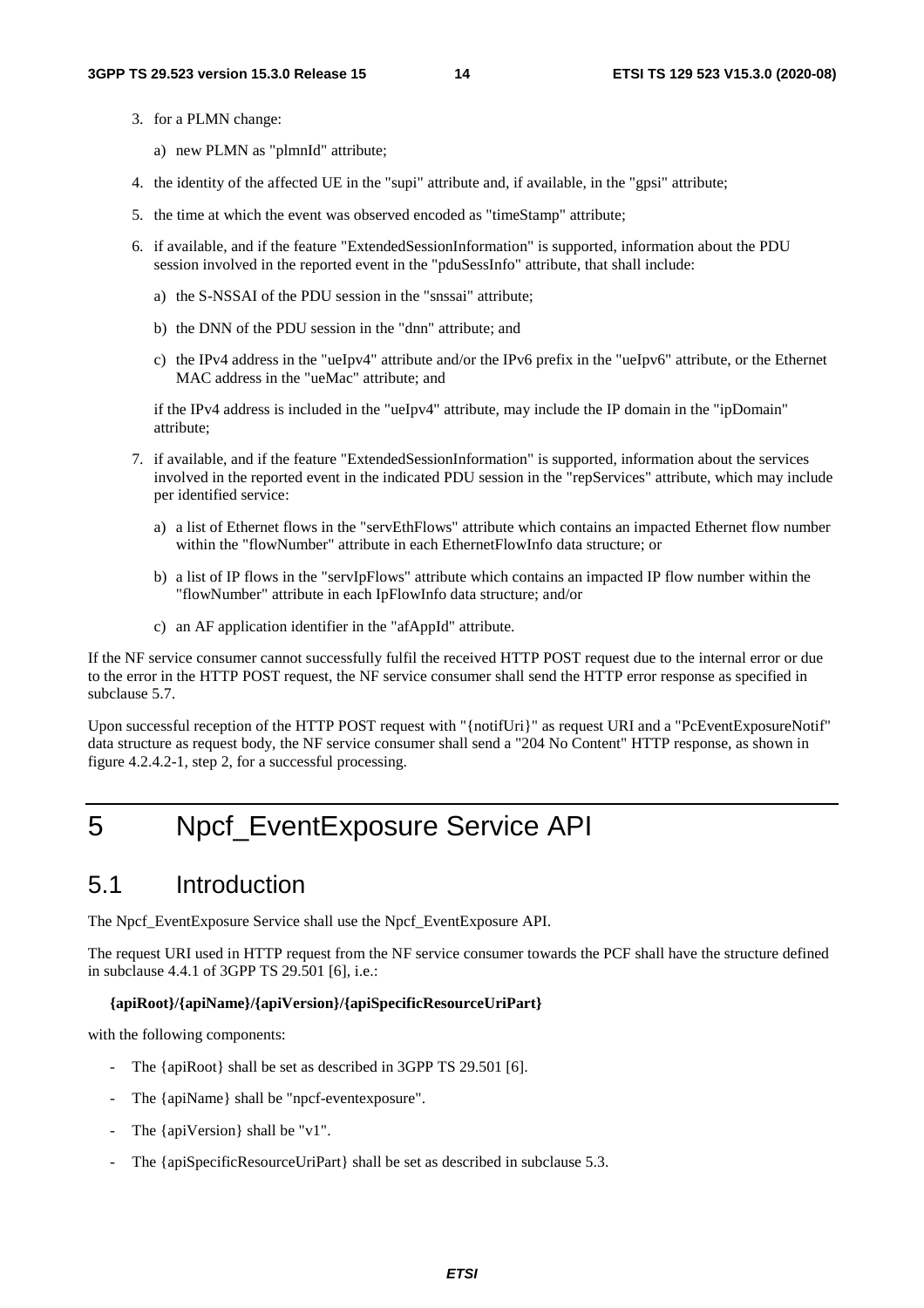# 5.2 Usage of HTTP

### 5.2.1 General

HTTP/2, IETF RFC 7540 [16], shall be used as specified in subclause 5.2 of 3GPP TS 29.500 [5].

HTTP/2 shall be transported as specified in subclause 5.3 of 3GPP TS 29.500 [5].

The OpenAPI [7] specification of HTTP messages and content bodies for the Npcf\_EventExposure is contained in Annex A.

# 5.2.2 HTTP standard headers

#### 5.2.2.1 General

See subclause 5.2.2 of 3GPP TS 29.500 [5] for the usage of HTTP standard headers.

### 5.2.2.2 Content type

JSON, IETF RFC 8259 [17], shall be used as content type of the HTTP bodies specified in the present specification as specified in subclause 5.4 of 3GPP TS 29.500 [5]. The use of the JSON format shall be signalled by the content type "application/json".

"Problem Details" JSON object shall be used to indicate additional details of the error in a HTTP response body and shall be signalled by the content type "application/problem+json", as defined in IETF RFC 7807 [18].

# 5.2.3 HTTP custom headers

#### 5.2.3.1 General

The mandatory HTTP custom header fields specified in subclause 5.2.3.2 of 3GPP TS 29.500 [5] shall be applicable.

In this Release of the specification, no specific custom headers are defined for the Npcf\_EventExposure API.

# 5.3 Resources

# 5.3.1 Resource Structure

{apiRoot}/npcf-eventexposure/v1



#### **Figure 5.3.1-1: Resource URI structure of the Npcf\_EventExposure API**

Table 5.3.1-1 provides an overview of the resources and applicable HTTP methods.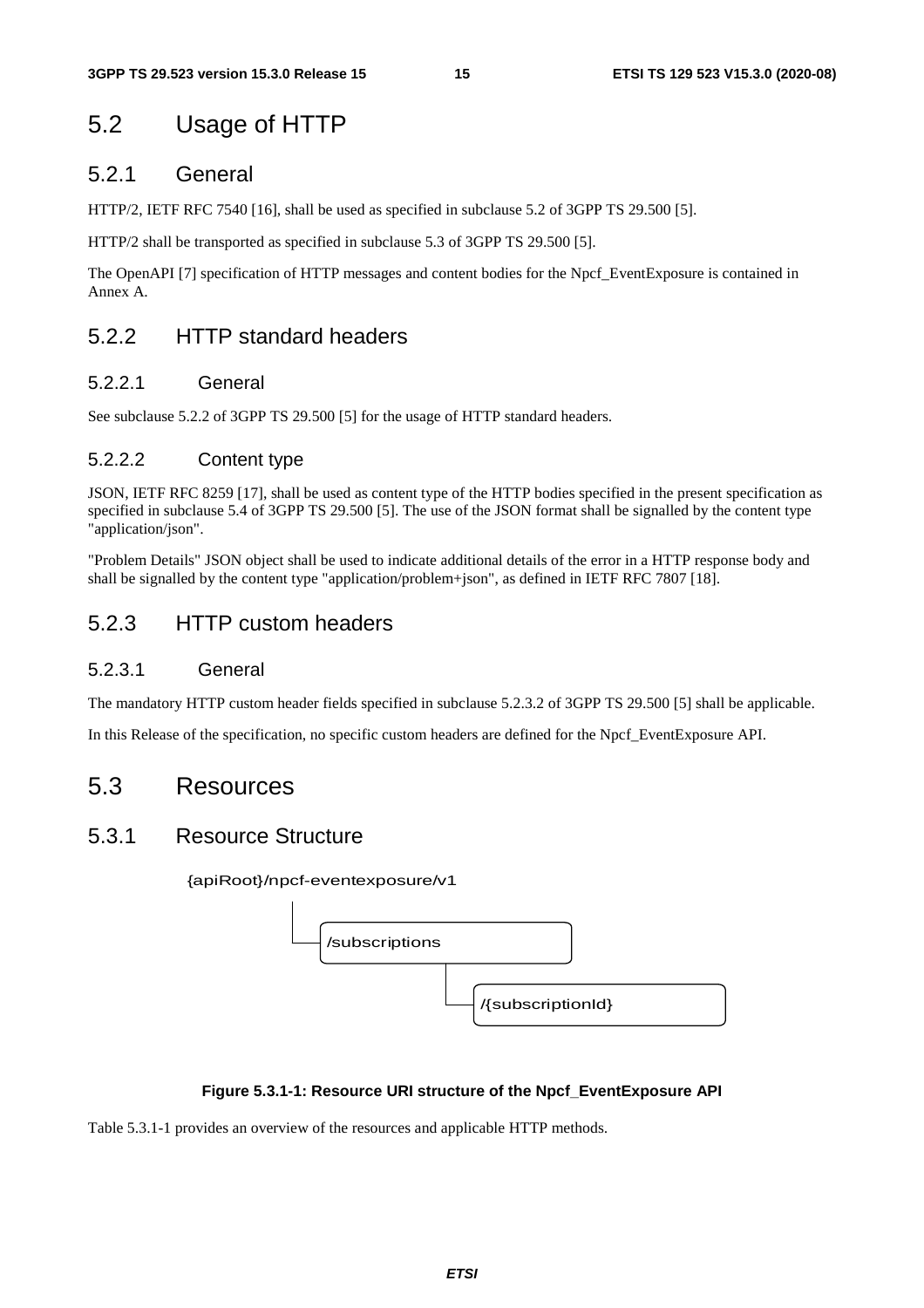| Resource name                                     | <b>Resource URI</b>                                                            | <b>HTTP</b> method or<br>custom operation | <b>Description</b>                                                                                                                            |
|---------------------------------------------------|--------------------------------------------------------------------------------|-------------------------------------------|-----------------------------------------------------------------------------------------------------------------------------------------------|
| <b>Policy Control</b><br>Events Subscriptions     | {apiRoot}/<br>npcf-eventexposure/<br>v1/subscriptions                          | <b>POST</b>                               | Subscription to the notification of<br>policy control events and creation of<br>an Individual Policy Control Events<br>Subscription resource. |
|                                                   | {apiRoot}/<br>npcf-eventexposure/<br>v1/subscriptions/{subscriptionId}  DELETE | <b>GET</b>                                | Reads an Individual Policy Control<br>Events Subscription resource.                                                                           |
| <b>Individual Policy</b><br><b>Control Events</b> |                                                                                | <b>PUT</b>                                | Modifies an Individual Policy Control<br>Events Subscription.                                                                                 |
| Subscription                                      |                                                                                |                                           | Cancels an individual subscription<br>to notifications of policy control<br>events.                                                           |

**Table 5.3.1-1: Resources and methods overview** 

# 5.3.2 Resource: Policy Control Events Subscriptions (Collection)

#### 5.3.2.1 Description

The Policy Control Events Subscriptions resource represents all subscriptions of the Npcf\_EventExposure service at a given PCF.

#### 5.3.2.2 Resource definition

#### Resource URI: **{apiRoot}/npcf-eventexposure/v1/subscriptions/**

This resource shall support the resource URI variables defined in table 5.3.2.2-1.

#### **Table 5.3.2.2-1: Resource URI variables for this resource**

| <b>TABLE</b><br><b>Name</b> | $-1$<br>$-1.1$<br>.<br>чυι. |
|-----------------------------|-----------------------------|
| $\overline{\phantom{0}}$    | subclause                   |
| lapit                       | See                         |
| रoot                        | ◡.                          |

#### 5.3.2.3 Resource Standard Methods

#### 5.3.2.3.1 POST

This method shall support the URI query parameters specified in table 5.3.2.3.1-1.

#### **Table 5.3.2.3.1-1: URI query parameters supported by the POST method on this resource**

| Name | Data tyne | D | <b>Time Hiss</b> | -- 1000 -- |
|------|-----------|---|------------------|------------|
| ln/a |           |   |                  |            |

This method shall support the request data structures specified in table 5.3.2.3.1-2 and the response data structures and response codes specified in table 5.3.2.3.1-3.

#### **Table 5.3.2.3.1-2: Data structures supported by the POST Request Body on this resource**

| Data type       |   | <b>Cardinality</b> | <b>Description</b>                                                            |
|-----------------|---|--------------------|-------------------------------------------------------------------------------|
| PcEventExposure | M |                    | Contains the information required for the creation of a new individual policy |
| Subsc           |   |                    | control events subscription.                                                  |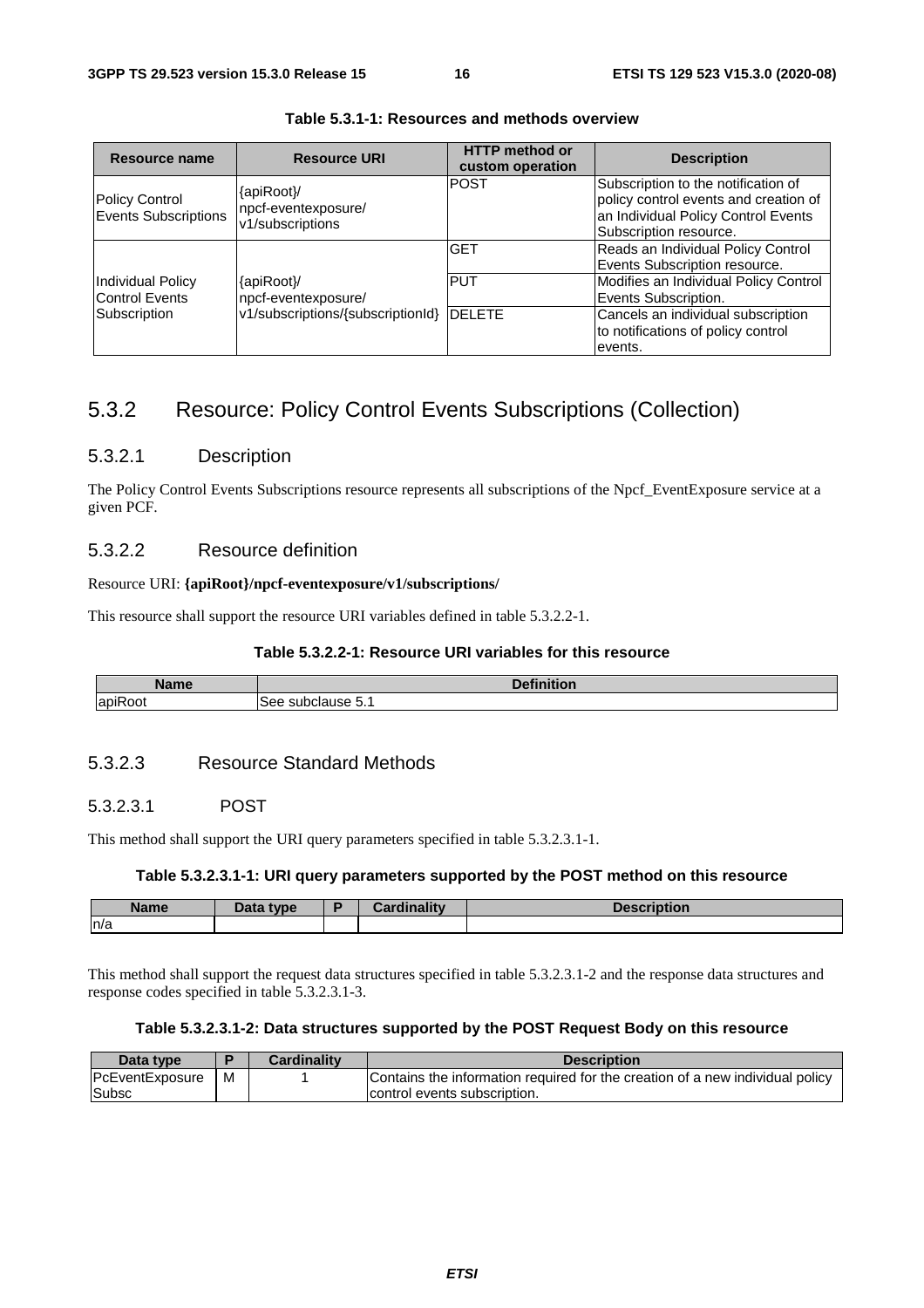#### **Table 5.3.2.3.1-3: Data structures supported by the POST Response Body on this resource**

| Data type                                                                                       |   | <b>Cardinality</b> | Response codes | <b>Description</b>                                   |  |
|-------------------------------------------------------------------------------------------------|---|--------------------|----------------|------------------------------------------------------|--|
| <b>PcEventExposure</b>                                                                          | м |                    | 201 Created    | Contains the representation of the Individual Policy |  |
| Subsc                                                                                           |   |                    |                | Control Events Subscription resource.                |  |
| NOTE:<br>The mandatory HTTP error status codes for the POST method listed in Table 5.2.7.1-1 of |   |                    |                |                                                      |  |
| 3GPP TS 29.500 [5] also apply.                                                                  |   |                    |                |                                                      |  |

#### 5.3.2.4 Resource Custom Operations

None.

# 5.3.3 Resource: Individual Policy Control Events Subscription (Document)

#### 5.3.3.1 Description

The Individual Policy Control Events Subscription resource represents a single subscription of the Npcf\_EventExposure service at a given PCF.

#### 5.3.3.2 Resource definition

#### Resource URI: **{apiRoot}/npcf-eventexposure/v1/subscriptions/{subscriptionId}**

This resource shall support the resource URI variables defined in table 5.3.3.2-1.

#### **Table 5.3.3.2-1: Resource URI variables for this resource**

| Name           | <b>Definition</b>                                                    |
|----------------|----------------------------------------------------------------------|
| apiRoot        | See subclause 5.1                                                    |
| subscriptionId | String identifying a subscription to the PCF event exposure service. |

#### 5.3.3.3 Resource Standard Methods

#### 5.3.3.3.1 GET

This method shall support the URI query parameters specified in table 5.3.3.3.1-1.

#### **Table 5.3.3.3.1-1: URI query parameters supported by the GET method on this resource**

| <b>Name</b> | Data type | <b>Cardinality</b> | <b>Description</b> |
|-------------|-----------|--------------------|--------------------|
| n/a         |           |                    |                    |

This method shall support the request data structures specified in table 5.3.3.3.1-2 and the response data structures and response codes specified in table 5.3.3.3.1-3.

#### **Table 5.3.3.3.1-2: Data structures supported by the GET Request Body on this resource**

| <b>Bath</b><br>type<br>Putu | المستقل والمستقر | .<br>.<br>lor. |
|-----------------------------|------------------|----------------|
| n/a                         |                  |                |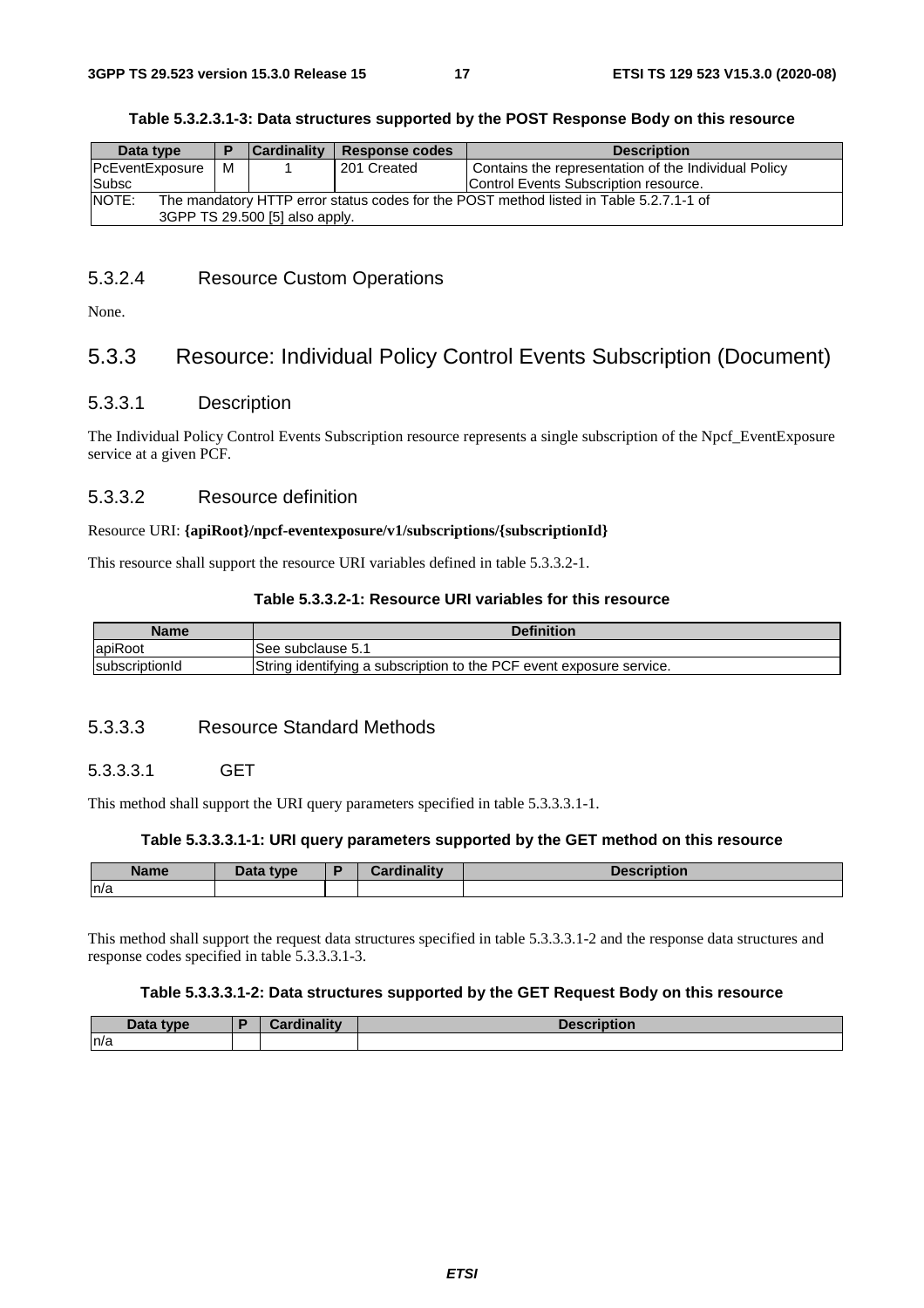#### **Table 5.3.3.3.1-3: Data structures supported by the GET Response Body on this resource**

| Data type                     | Е | <b>Cardinality</b> | <b>Response</b><br>codes | <b>Description</b>                                                                                       |
|-------------------------------|---|--------------------|--------------------------|----------------------------------------------------------------------------------------------------------|
| PcEventExposureSubs   M<br>ΙC |   |                    | 200 OK                   | A representation of the Individual Policy Control Events<br>Subscription is returned.                    |
| <b>NOTE:</b><br>also apply.   |   |                    |                          | The mandatory HTTP error status codes for the GET method listed in Table 5.2.7.1-1 of 3GPP TS 29.500 [5] |

#### 5.3.3.3.2 PUT

This method shall support the URI query parameters specified in table 5.3.3.3.2-1.

#### **Table 5.3.3.3.2-1: URI query parameters supported by the PUT method on this resource**

| <b>Name</b> | Data type<br>Puw | .<br>$\sim$<br>-------- | Description |
|-------------|------------------|-------------------------|-------------|
| n/a         |                  |                         |             |

This method shall support the request data structures specified in table 5.3.3.3.2-2 and the response data structures and response codes specified in table 5.3.3.3.2-3.

#### **Table 5.3.3.3.2-2: Data structures supported by the PUT Request Body on this resource**

| Data type                  |   | <b>Cardinality</b> | <b>Description</b>                                                  |
|----------------------------|---|--------------------|---------------------------------------------------------------------|
| <b>PcEventExposureSubs</b> | м |                    | Modifies the existing Individual Policy Control Events Subscription |
|                            |   |                    | resource.                                                           |

#### **Table 5.3.3.3.2-3: Data structures supported by the PUT Response Body on this resource**

| Data type                     | P | <b>Cardinality</b> | <b>Response</b><br>codes | <b>Description</b>                                                                                                       |
|-------------------------------|---|--------------------|--------------------------|--------------------------------------------------------------------------------------------------------------------------|
| PcEventExposureSubs   M<br>ΙC |   |                    | <b>200 OK</b>            | Successful case: The Individual Policy Control Events<br>Subscription was modified and a representation is<br>Ireturned. |
| NOTE:<br>also apply.          |   |                    |                          | The mandatory HTTP error status codes for the PUT method listed in Table 5.2.7.1-1 of 3GPP TS 29.500 [5]                 |

#### 5.3.3.3.3 DELETE

This method shall support the URI query parameters specified in table 5.3.3.3.3-1.

#### **Table 5.3.3.3.3-1: URI query parameters supported by the DELETE method on this resource**

| <b>Name</b> | Data type | B | <b>Cardinality</b> | <b>Description</b> |
|-------------|-----------|---|--------------------|--------------------|
| n/a         |           |   |                    |                    |

This method shall support the request data structures specified in table 5.3.3.3.3-2 and the response data structures and response codes specified in table 5.3.3.3.3-3.

#### **Table 5.3.3.3.3-2: Data structures supported by the DELETE Request Body on this resource**

| Data tvne | <b>Timelitie</b> | unuun |
|-----------|------------------|-------|
| n/a       |                  |       |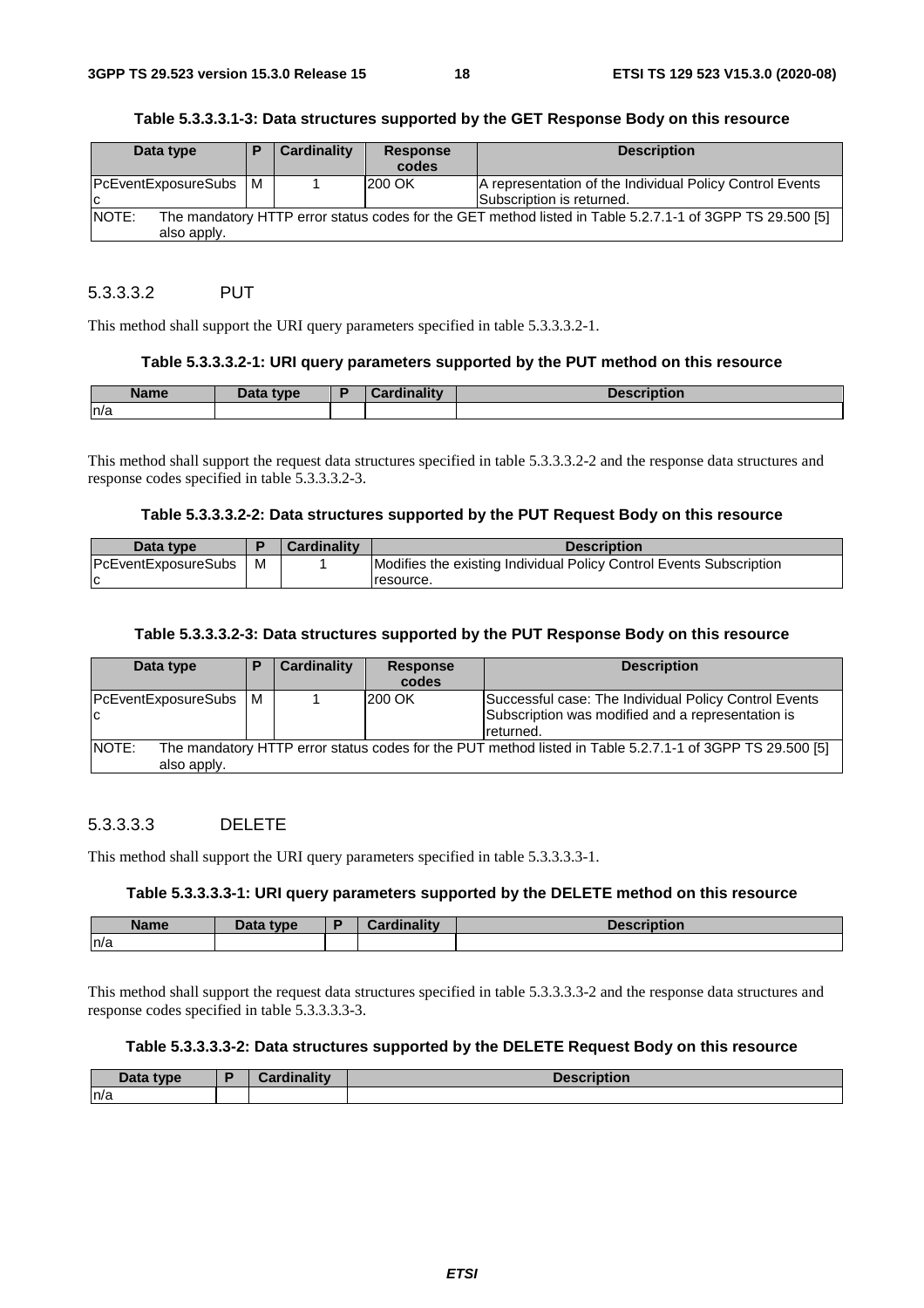#### **Table 5.3.3.3.3-3: Data structures supported by the DELETE Response Body on this resource**

| Data type | D | Cardinality                    | <b>Response</b><br>codes | <b>Description</b>                                                                                                         |
|-----------|---|--------------------------------|--------------------------|----------------------------------------------------------------------------------------------------------------------------|
| n/a       |   |                                | I204 No Content          | Successful case: The Individual Policy Control Events<br>Subscription resource matching the subscriptionId was<br>deleted. |
| INOTE:    |   | 3GPP TS 29.500 [5] also apply. |                          | The mandatory HTTP error status code for the DELETE method listed in Table 5.2.7.1-1 of                                    |

### 5.3.3.4 Resource Custom Operations

None.

# 5.4 Custom Operations without associated resources

None.

# 5.5 Notifications

#### 5.5.1 General

Notifications shall comply to subclause 6.2 of 3GPP TS 29.500 [5] and subclause 4.6.2.3 of 3GPP TS 29.501 [6].

#### **Table 5.5.1-1: Notifications**

| <b>Custom operation URI</b> | <b>Mapped HTTP</b><br>method | <b>Description</b>                              |  |
|-----------------------------|------------------------------|-------------------------------------------------|--|
| {notifUri}                  | POST                         | Notification of policy control event reporting. |  |

# 5.5.2 Policy Control Event Notification

#### 5.5.2.1 Description

The Policy Control Event Notification is used by the PCF to report one or several observed policy control events to the NF service consumer that has subscribed to such notifications via the Individual Policy Control Events Subscription resource.

#### 5.5.2.2 Target URI

The Notification URI **"{notifUri}"** shall be used with the URI variables defined in table 5.5.2.2-1.

#### **Table 5.5.2.2-1: URI variables**

| <b>Name</b>      | <b>Definition</b>                                                                                                                                                                                                           |
|------------------|-----------------------------------------------------------------------------------------------------------------------------------------------------------------------------------------------------------------------------|
| <b>InotifUri</b> | String formatted as URI with the Notification Uri as assigned by the NF service consumer during the<br>subscription service operation and described within the PcEventExposureSubsc data type (see<br>Itable $5.6.2.2-1$ ). |

#### 5.5.2.3 Standard Methods

#### 5.5.2.3.1 POST

This method shall support the URI query parameters specified in table 5.5.2.3.1-1.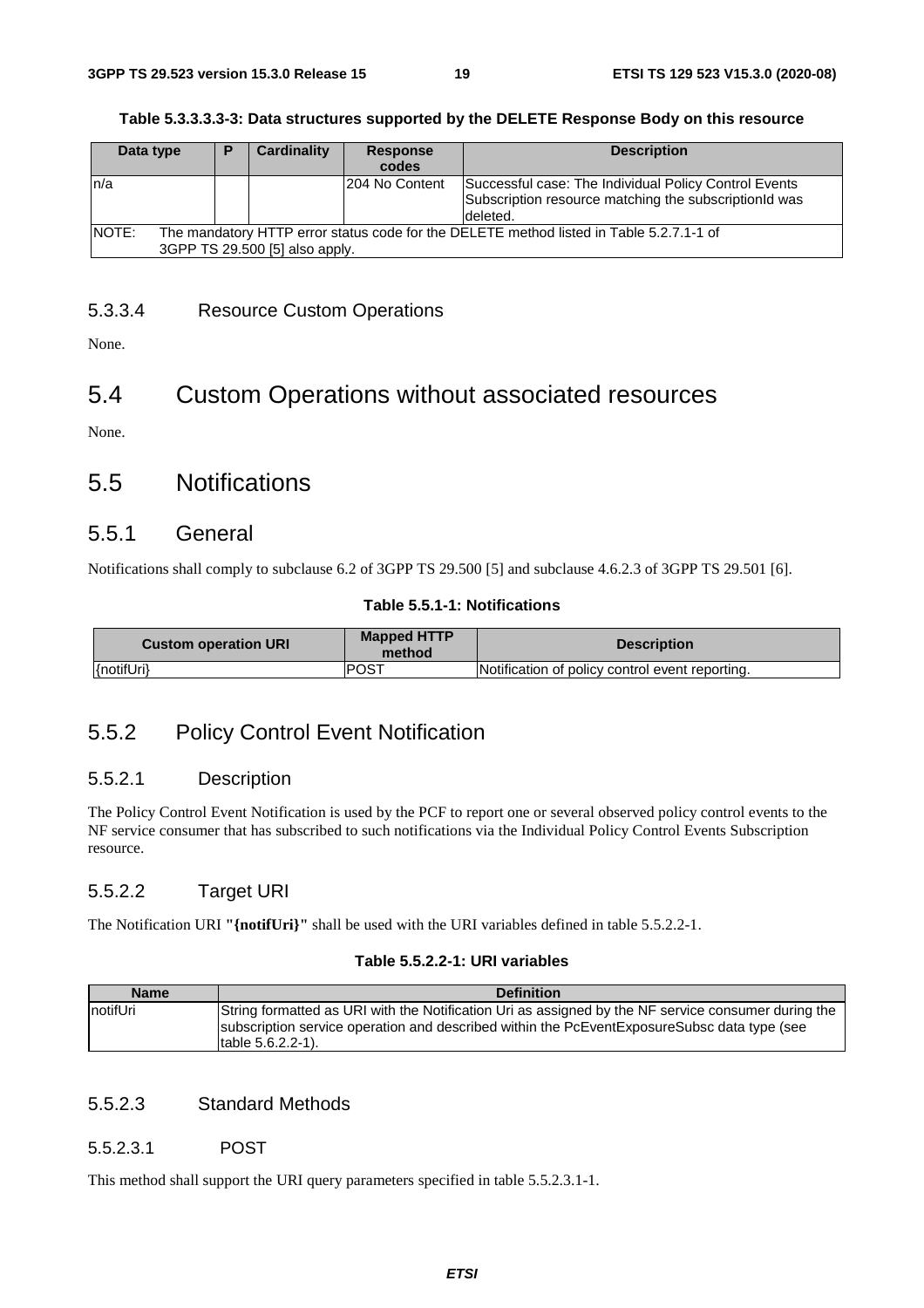#### **Table 5.5.2.3.1-1: URI query parameters supported by the POST method on this resource**

| <b>Name</b> | Data type<br>Putu | <b>Cardinality</b> | <b>Description</b> |
|-------------|-------------------|--------------------|--------------------|
| n/a         |                   |                    |                    |

This method shall support the request data structures specified in table 5.5.2.3.1-2 and the response data structures and response codes specified in table 5.5.2.3.1-3.

#### **Table 5.5.2.3.1-2: Data structures supported by the POST Request Body on this resource**

| Data<br>tvne                |    | <br><b>Description</b>                                                          |
|-----------------------------|----|---------------------------------------------------------------------------------|
| <b>PcEventExposureNotif</b> | ΙM | control events<br>about observed<br><b>IProvides</b><br>. policy<br>Information |

#### **Table 5.5.2.3.1-3: Data structures supported by the POST Response Body on this resource**

| Data type                                                                                          |                                                          | <b>Cardinality</b> | <b>Response codes</b> | <b>Description</b>                               |  |  |  |  |
|----------------------------------------------------------------------------------------------------|----------------------------------------------------------|--------------------|-----------------------|--------------------------------------------------|--|--|--|--|
| In/a                                                                                               |                                                          |                    | 204 No Content        | The receipt of the Notification is acknowledged. |  |  |  |  |
| NOTE:<br>In addition, the HTTP status codes which are specified as mandatory in table 5.2.7.1-1 of |                                                          |                    |                       |                                                  |  |  |  |  |
|                                                                                                    | 3GPP TS 29.500 [5] for the POST method shall also apply. |                    |                       |                                                  |  |  |  |  |

# 5.6 Data Model

# 5.6.1 General

This subclause specifies the application data model supported by the API.

Table 5.6.1-1 specifies the data types defined for the Npcf\_EventExposure service based interface protocol.

| Data type             | <b>Section defined</b> | <b>Description</b>                                                                                                            | <b>Applicability</b>            |
|-----------------------|------------------------|-------------------------------------------------------------------------------------------------------------------------------|---------------------------------|
| EthernetFlowInfo      | 5.6.2.6                | Identification of an UL/DL ethernet flow.                                                                                     | ExtendedSessio<br>InInformation |
| <b>IpFlowInfo</b>     | 5.6.2.7                | Identification of an UL/DL IP flow.                                                                                           | ExtendedSessio<br>InInformation |
| PcEvent               | 5.6.3.3                | Policy Control Events.                                                                                                        |                                 |
| PcEventExposureSubsc  | 5.6.2.2                | Represents an Individual Policy Events<br>Subscription resource.                                                              |                                 |
| PcEventExposureNotif  | 5.6.2.3                | Describes notifications about Policy Control<br>events that occurred in an Individual Policy<br>Events Subscription resource. |                                 |
| PcEventNotification   | 5.6.2.8                | Represents the information reported for a Policy<br>Control event.                                                            |                                 |
| PduSessionInformation | 5.6.2.9                | Represents PDU session identification<br>information.                                                                         | ExtendedSessio<br>nInformation  |
| ReportingInformation  | 5.6.2.4                | Represents the type of reporting the subscription<br>requires.                                                                |                                 |
| ServiceIdentification | 5.6.2.5                | Identification of the service to which the<br>subscription applies.                                                           | ExtendedSessio<br>InInformation |

Table 5.6.1-2 specifies data types re-used by the Npcf\_EventExposure service based interface protocol from other specifications, including a reference to their respective specifications and when needed, a short description of their use within the Npcf\_EventExposure service based interface.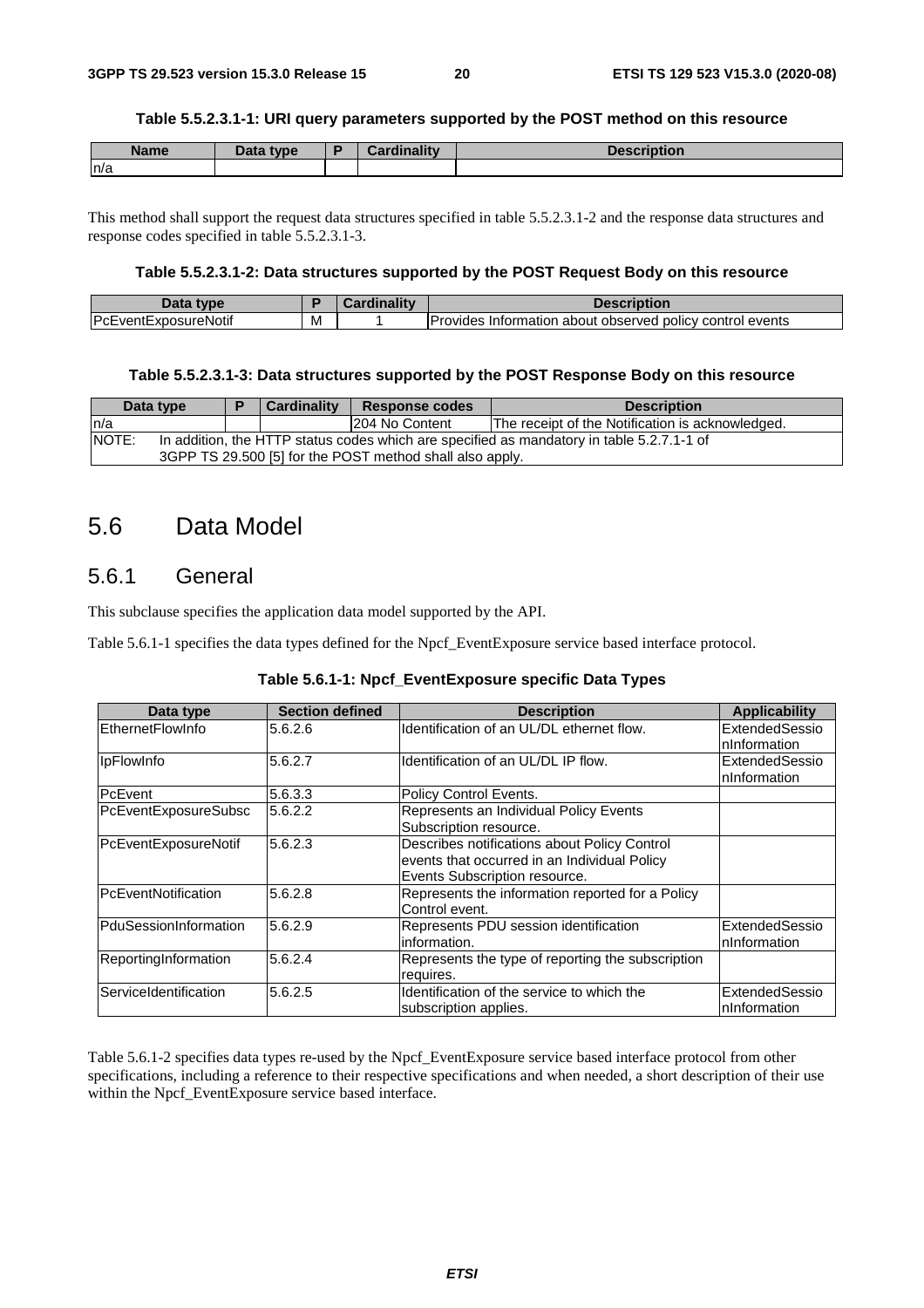| Data type          | <b>Reference</b>                      | <b>Comments</b>                                                                                        | <b>Applicability</b> |
|--------------------|---------------------------------------|--------------------------------------------------------------------------------------------------------|----------------------|
| AccessType         | 3GPP TS 29.571 [14] Access Type.      |                                                                                                        |                      |
| AfAppId            | 3GPP TS 29.514 [12]                   | AF application Identifier.                                                                             | ExtendedSessio       |
|                    |                                       |                                                                                                        | nInformation         |
| AnGwAddress        | 3GPP TS 29.514 [12]                   | Carries the control plane address of the EPC                                                           |                      |
|                    |                                       | untrusted non-3GPP access network gateway.                                                             |                      |
|                    |                                       | (NOTE)                                                                                                 |                      |
| <b>DateTime</b>    | 3GPP TS 29.571 [14]                   | Time stamp.                                                                                            |                      |
| <b>Dnn</b>         | 3GPP TS 29.571 [14]                   | Identifies a DNN.                                                                                      |                      |
| <b>DurationSec</b> | 3GPP TS 29.571 [14]                   | Seconds of duration.                                                                                   |                      |
| EthFlowDescription | 3GPP TS 29.514 [12]                   | Identifies an ethernet flow description.                                                               | ExtendedSessio       |
|                    |                                       |                                                                                                        | nInformation         |
| FlowDescription    |                                       | 3GPP TS 29.514 [12] Identifies an IP flow description.                                                 | ExtendedSessio       |
|                    |                                       |                                                                                                        | nInformation         |
| Gpsi               | GPP TS 29.571 [14]                    | Generic Public Subscription Identifier.                                                                |                      |
| GroupId            | 3GPP TS 29.571 [14]                   | Identifies a group of UEs.                                                                             |                      |
| MacAddr48          | 3GPP TS 29.571 [14]                   | Mac Address of the UE.                                                                                 | ExtendedSessio       |
|                    |                                       |                                                                                                        | nInformation         |
| NotificationMethod | 3GPP TS 29.508 [15]                   | Represents the Notification Method.                                                                    |                      |
| Plmnld             | 3GPP TS 29.571 [14]                   | <b>PLMN</b> Identifier.                                                                                |                      |
| RatType            | 3GPP TS 29.571 [14]                   | RAT Type.                                                                                              |                      |
| Snssai             | 3GPP TS 29.571 [14]                   | Identifies a S-NSSA.I                                                                                  |                      |
| Supi               | 3GPP TS 29.571 [14]                   | Identifies the SUPI of the UE.                                                                         |                      |
| SupportedFeatures  | 3GPP TS 29.571 [14]                   | Used to negotiate the applicability of the                                                             |                      |
|                    |                                       | optional features defined in subclause 5.8.                                                            |                      |
| <b>Uinteger</b>    | 3GPP TS 29.571 [14] Unsigned integer. |                                                                                                        |                      |
| NOTE:              |                                       | "AnGwAddress" data structure is only used to encode the ePDG address and is only applicable to the 5GS |                      |
|                    |                                       | and EPC/E-UTRAN interworking scenario as defined in 3GPP TS 29.512 [9], Annex B.                       |                      |

**Table 5.6.1-2: Npcf\_EventExposure re-used Data Types** 

# 5.6.2 Structured data types

### 5.6.2.1 Introduction

This subclause defines the structures to be used in resource representations.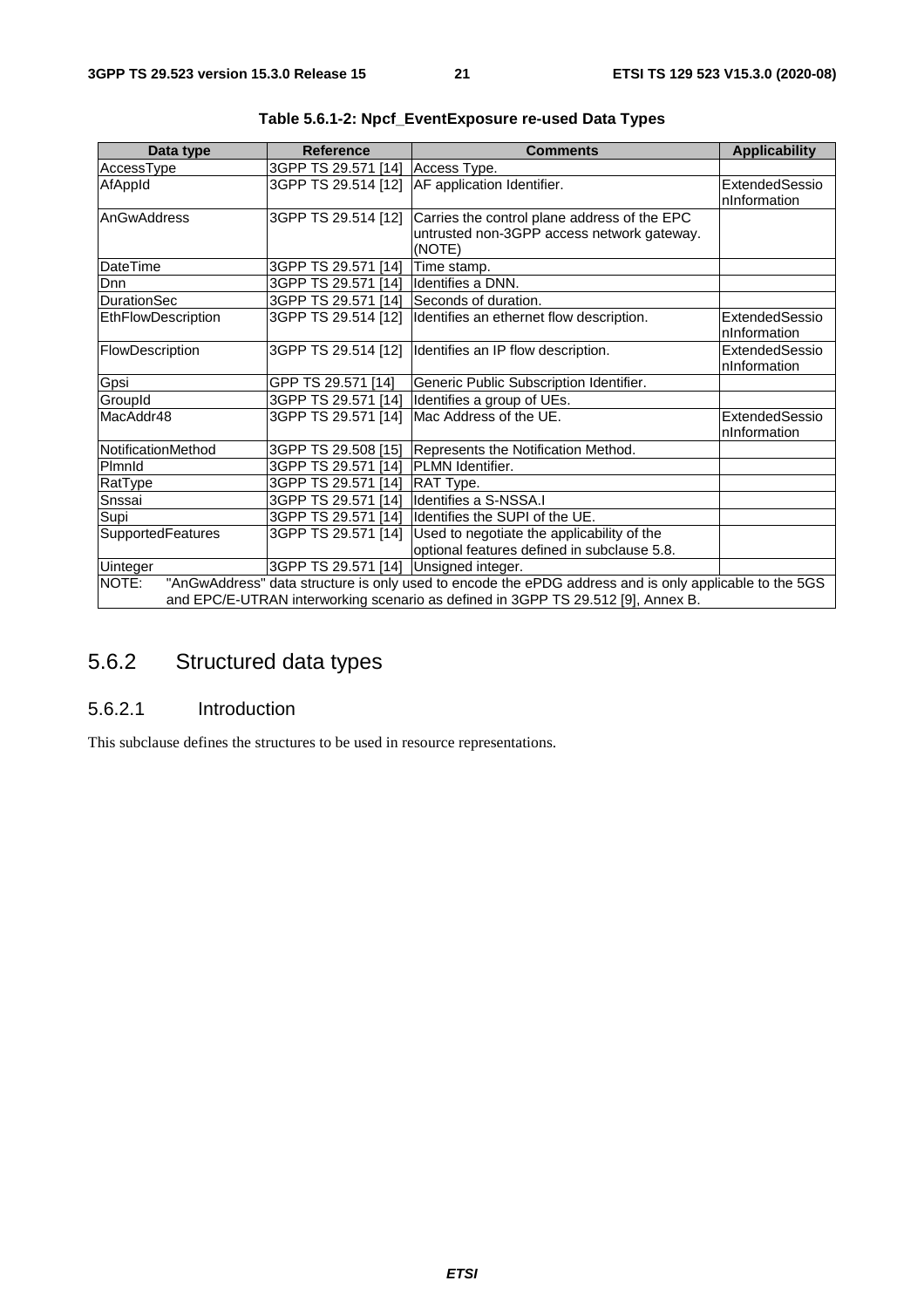# 5.6.2.2 Type PcEventExposureSubsc

| <b>Attribute name</b> | Data type                                                                                          | P            | <b>Cardinality</b> | <b>Description</b>                                                                                       | <b>Applicability</b> |  |  |
|-----------------------|----------------------------------------------------------------------------------------------------|--------------|--------------------|----------------------------------------------------------------------------------------------------------|----------------------|--|--|
| eventSubs             | array(PcEvent)                                                                                     | M            | 1N                 | Subscribed Policy Control events.                                                                        |                      |  |  |
| eventsRepInfo         | ReportingInforma                                                                                   | O            | 0.1                | Represents the reporting                                                                                 |                      |  |  |
|                       | tion                                                                                               |              |                    | requirements of the subscription.                                                                        |                      |  |  |
| groupId               | GroupId                                                                                            | $\mathsf{C}$ | 0.1                | Represents an internal group                                                                             |                      |  |  |
|                       |                                                                                                    |              |                    | identifier and identifies a group of                                                                     |                      |  |  |
|                       |                                                                                                    |              |                    | UEs. It shall be present when the                                                                        |                      |  |  |
|                       |                                                                                                    |              |                    | subscription is targeting a Group                                                                        |                      |  |  |
|                       |                                                                                                    |              |                    | of $UE(s)$ .                                                                                             |                      |  |  |
| filterDnns            | array(Dnn)                                                                                         | O            | 1N                 | Represents the DNNs for which                                                                            |                      |  |  |
|                       |                                                                                                    |              |                    | the policy event report shall                                                                            |                      |  |  |
|                       |                                                                                                    |              |                    | apply. If omitted it represents any                                                                      |                      |  |  |
|                       |                                                                                                    |              |                    | DNN.                                                                                                     |                      |  |  |
| filterSnssais         | array(Snssai)                                                                                      | O            | 1N                 | Represents the S-NSSAIs for                                                                              |                      |  |  |
|                       |                                                                                                    |              |                    | which the policy event report                                                                            |                      |  |  |
|                       |                                                                                                    |              |                    | shall apply. If omitted it                                                                               |                      |  |  |
|                       |                                                                                                    |              |                    | represents any S-NSSAI.                                                                                  |                      |  |  |
| filterServices        | array(ServiceIden                                                                                  | $\Omega$     | 1N                 | Represents the services for                                                                              | ExtendedSessionI     |  |  |
|                       | tification)                                                                                        |              |                    | which the policy event report<br>shall apply. If omitted, the policy                                     | nformation           |  |  |
|                       |                                                                                                    |              |                    | event report shall apply for all the                                                                     |                      |  |  |
|                       |                                                                                                    |              |                    | active services.                                                                                         |                      |  |  |
| notifUri              | Uri                                                                                                | M            | 1                  | Notification URI for Policy Control                                                                      |                      |  |  |
|                       |                                                                                                    |              |                    | event reporting.                                                                                         |                      |  |  |
| notifld               | string                                                                                             | м            | 1                  | <b>Notification Correlation ID</b>                                                                       |                      |  |  |
|                       |                                                                                                    |              |                    | assigned by the NF service                                                                               |                      |  |  |
|                       |                                                                                                    |              |                    | consumer.                                                                                                |                      |  |  |
| suppFeat              | SupportedFeatur                                                                                    | $\mathsf{C}$ | 0.1                | This IE represents a list of                                                                             |                      |  |  |
|                       | es                                                                                                 |              |                    | Supported features used as                                                                               |                      |  |  |
|                       |                                                                                                    |              |                    | described in subclause 5.8.                                                                              |                      |  |  |
|                       |                                                                                                    |              |                    | Shall be present in the HTTP                                                                             |                      |  |  |
|                       |                                                                                                    |              |                    | POST request/response. (NOTE)                                                                            |                      |  |  |
| NOTE:                 |                                                                                                    |              |                    | In the HTTP request, it represents the set of features supported by the NF service consumer. In the HTTP |                      |  |  |
|                       | response, it represents the set of features supported by both the NF service consumer and the PCF. |              |                    |                                                                                                          |                      |  |  |

### **Table 5.6.2.2-1: Definition of type PcEventExposureSubsc**

# 5.6.2.3 Type PcEventExposureNotif

#### **Table 5.6.2.3-1: Definition of type PcEventExposureNotif**

| <b>Attribute name</b> | Data type        |   | <b>Cardinality</b> | <b>Description</b>                      | <b>Applicability</b> |
|-----------------------|------------------|---|--------------------|-----------------------------------------|----------------------|
| notifid               | string           | M |                    | Notification Correlation ID             |                      |
|                       |                  |   |                    | assigned by the NF service<br>consumer. |                      |
| <b>leventNotifs</b>   | array(PcEventNot | M | 1N                 | Represents the Policy Control           |                      |
|                       | ification)       |   |                    | Events to be reported according         |                      |
|                       |                  |   |                    | to the subscription corresponding       |                      |
|                       |                  |   |                    | to the Notification Correlation ID.     |                      |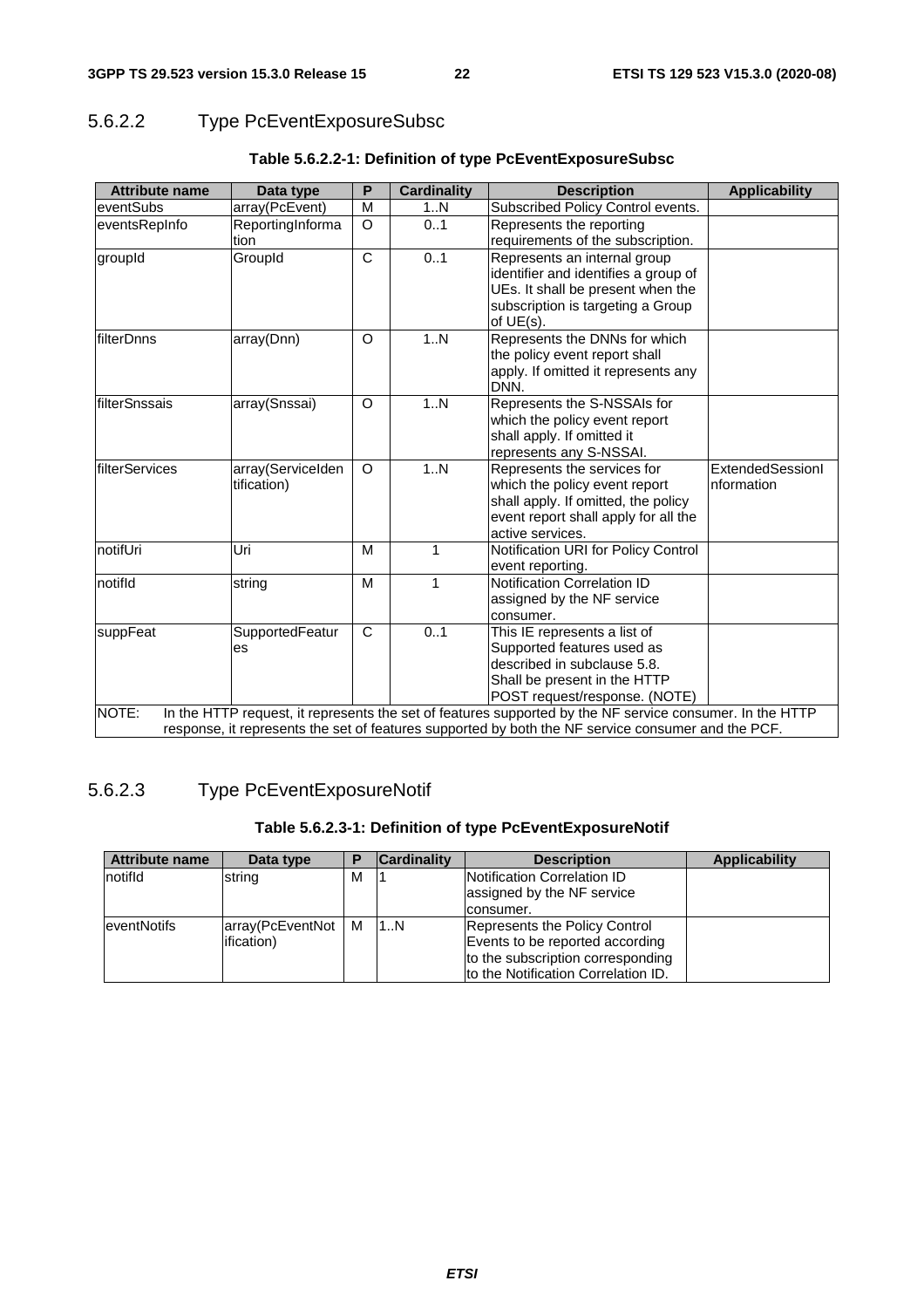# 5.6.2.4 Type ReportingInformation

| <b>Attribute name</b> | Data type              | P        | <b>Cardinality</b> | <b>Description</b>                                                                                                                                                                                                                                                               | <b>Applicability</b> |
|-----------------------|------------------------|----------|--------------------|----------------------------------------------------------------------------------------------------------------------------------------------------------------------------------------------------------------------------------------------------------------------------------|----------------------|
| immRep                | boolean                | $\Omega$ | 0.1                | Indication of immediate reporting.<br>If included, when it is set to true it<br>indicates immediate reporting of<br>the subscribed events, if<br>available. Otherwise, reporting<br>will occur when the event is met.                                                            |                      |
| notifMethod           | NotificationMetho<br>d | O        | 0.1                | Represents the notification<br>method (periodic, one time, on<br>event detection). If "notifMethod"<br>attribute is not supplied, the<br>default value<br>"ON_EVENT_DETECTION"<br>applies.                                                                                       |                      |
| maxReportNbr          | Uinteger               | O        | 0.1                | Represents the maximum number<br>of reports, after which the<br>subscription ceases to exist (i.e.,<br>the reporting ends). It may be<br>present for the "PERIODIC" and<br>on "ON_EVENT_DETECTION"<br>notification methods. If omitted,<br>there is no limit.                    |                      |
| monDur                | <b>DateTime</b>        | C        | 01                 | Represents the time at which the<br>subscription ceases to exist (i.e.<br>the subscription becomes invalid<br>and the reporting ends). If<br>omitted, there is no time limit. If<br>present in the subscription<br>request, it shall be present in the<br>subscription response. |                      |
| repPeriod             | <b>DurationSec</b>     | O        | 0.1                | Indicates the time interval<br>between successive Policy<br>Control event notifications. It is<br>supplied for notification method<br>"PERIODIC".                                                                                                                                |                      |

### **Table 5.6.2.4-1: Definition of type ReportingInformation**

# 5.6.2.5 Type ServiceIdentification

### **Table 5.6.2.5-1: Definition of type ServiceIdentification**

| Attribute name                                                                                                                                                                                                   | Data type                   | Р | <b>Cardinality</b> | <b>Description</b>                        | <b>Applicability</b>                         |  |
|------------------------------------------------------------------------------------------------------------------------------------------------------------------------------------------------------------------|-----------------------------|---|--------------------|-------------------------------------------|----------------------------------------------|--|
| <b>servEthFlows</b>                                                                                                                                                                                              | array(EthernetFlo<br>wlnfo) | С | 1N                 | Ethernet flows of a service.              | ExtendedSessionInfo<br><b>Imation</b>        |  |
| servipFlows                                                                                                                                                                                                      | array(lpFlowInfo)           | С | 1N                 | <b>IP flows of a service</b>              | <b>ExtendedSessionInfo</b><br><b>Imation</b> |  |
| afAppId                                                                                                                                                                                                          | AfAppId                     | O | 101                | Contains an AF application<br>identifier. | ExtendedSessionInfo<br><b>Imation</b>        |  |
| NOTE:<br>At least one of the "servEthFlows", "servIpFlows" or "afAppId" attributes shall be present. The<br>"servEthFlows" attribute and the "servlpFlows" attribute shall not be both present at the same time. |                             |   |                    |                                           |                                              |  |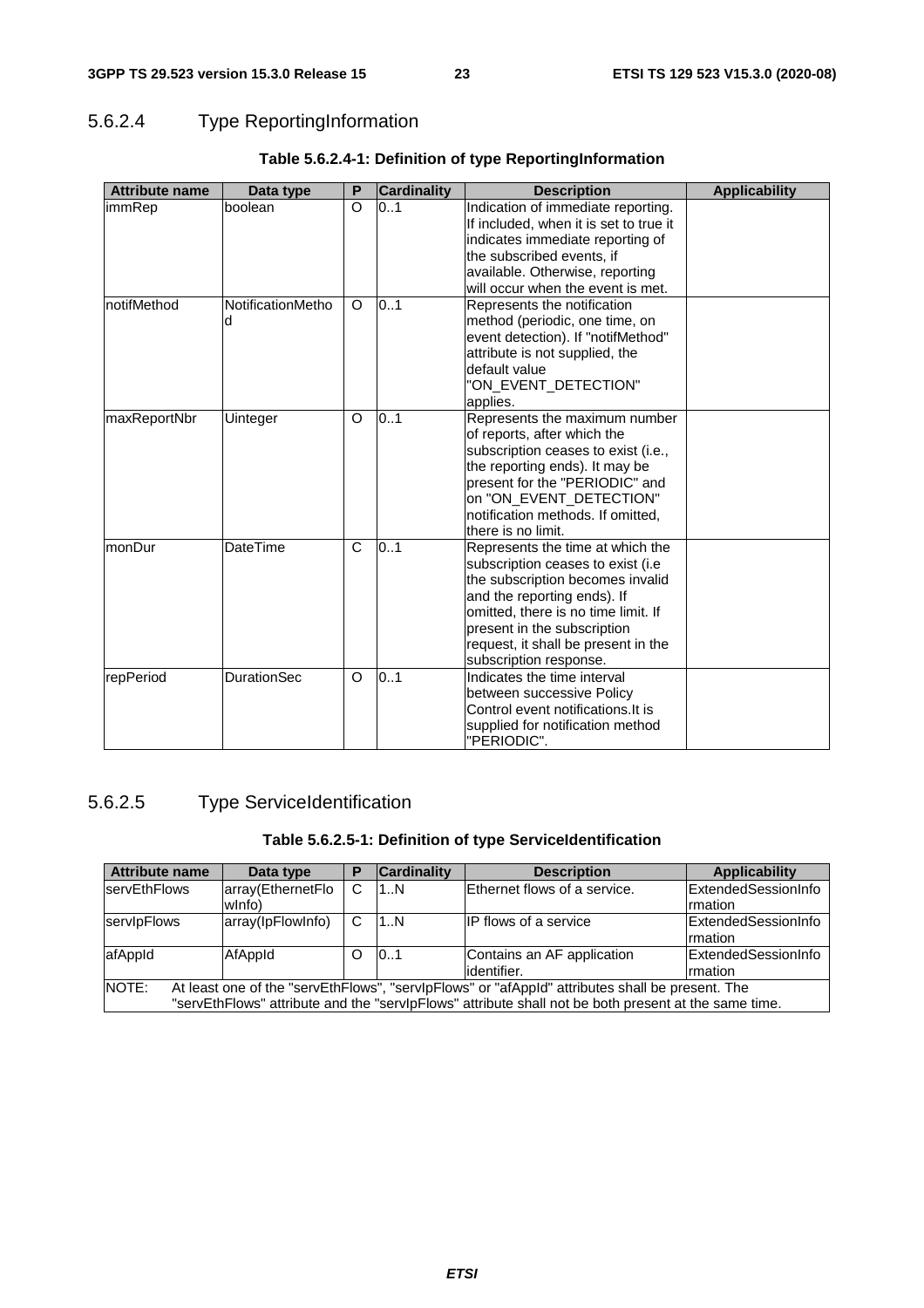# 5.6.2.6 Type EthernetFlowInfo

| <b>Attribute name</b> | Data type       |   | <b>Cardinality</b> | <b>Description</b>                  | Applicability       |
|-----------------------|-----------------|---|--------------------|-------------------------------------|---------------------|
| ethFlows              | array(EthFlowDe | C | 12                 | Contains the flow description for   | ExtendedSessionInfo |
|                       | scription)      |   |                    | the Uplink and/or Downlink          | Irmation            |
|                       |                 |   |                    | Ethernet flows. It shall be present |                     |
|                       |                 |   |                    | lin the subscription request.       |                     |
| flowNumber            | integer         | M |                    | Ildentifies the ordinal number of   | ExtendedSessionInfo |
|                       |                 |   |                    | the Ethernet flow.                  | Irmation            |

#### **Table 5.6.2.6-1: Definition of type EthernetFlowInfo**

### 5.6.2.7 Type IpFlowInfo

#### **Table 5.6.2.7-1: Definition of type IpFlowInfo**

| <b>Attribute name</b> | Data type                  |   | <b>Cardinality</b> | <b>Description</b>                                                                                                              | <b>Applicability</b>                   |
|-----------------------|----------------------------|---|--------------------|---------------------------------------------------------------------------------------------------------------------------------|----------------------------------------|
| <b>ipFlows</b>        | array(FlowDescri<br>ption) | C | 12                 | Contains the flow description for<br>the Uplink and/or Downlink IP<br>flows. It shall be present in the<br>subscription request | <b>IExtendedSessionInfo</b><br>rmation |
| <b>flowNumber</b>     | integer                    | M |                    | Ildentifies the ordinal number of<br>the IP flow.                                                                               | ExtendedSessionInfo<br><b>Irmation</b> |

# 5.6.2.8 Type PcEventNotification

### **Table 5.6.2.8-1: Definition of type PcEventNotification**

| <b>Attribute name</b> | Data type                 | P                     | <b>Cardinality</b> | <b>Description</b>                                                                                 | <b>Applicability</b>           |
|-----------------------|---------------------------|-----------------------|--------------------|----------------------------------------------------------------------------------------------------|--------------------------------|
| event                 | PcEvent                   | М                     | 1N                 | Reported Policy Control event.                                                                     |                                |
| accType               | AccessType                | $\overline{\text{c}}$ | 0.1                | Access Type. It shall be included<br>when the reported PcEvent is<br>"AC TY CH".                   |                                |
| anGwAddr              | AnGwAddress               | O                     | 0.1                | ePDG address. It shall be<br>included if applicable when the<br>reported PcEvent is<br>"AC TY CH". |                                |
| ratType               | RatType                   | O                     | 01                 | RAT Type. It shall be included if<br>applicable when the reported<br>PcEvent is "AC_TY_CH".        |                                |
| plmnld                | Plmnld                    | C                     | 0.1                | PLMN Identifier. It shall be<br>included when the reported<br>PcEvent is "PLMN CH".                |                                |
| supi                  | Supi                      | C                     | 0.1                | SUPI of the UE. It shall be<br>present if available.                                               |                                |
| gpsi                  | Gpsi                      | O                     | 0.1                | Gpsi shall contain either an<br>External Id or an MSISDN.                                          |                                |
| timeStamp             | <b>DateTime</b>           | M                     |                    | Time at which the event is<br>lobserved.                                                           |                                |
| pduSessInfo           | PduSessionInfor<br>mation | $\Omega$              | 0.1                | Represents PDU session<br>information related to the<br>observed event.                            | ExtendedSessionInfo<br>rmation |
| repServices           | ServiceIdentificati<br>on | O                     | 0.1                | Represents service information<br>related to the observed event.                                   | ExtendedSessionInfo<br>rmation |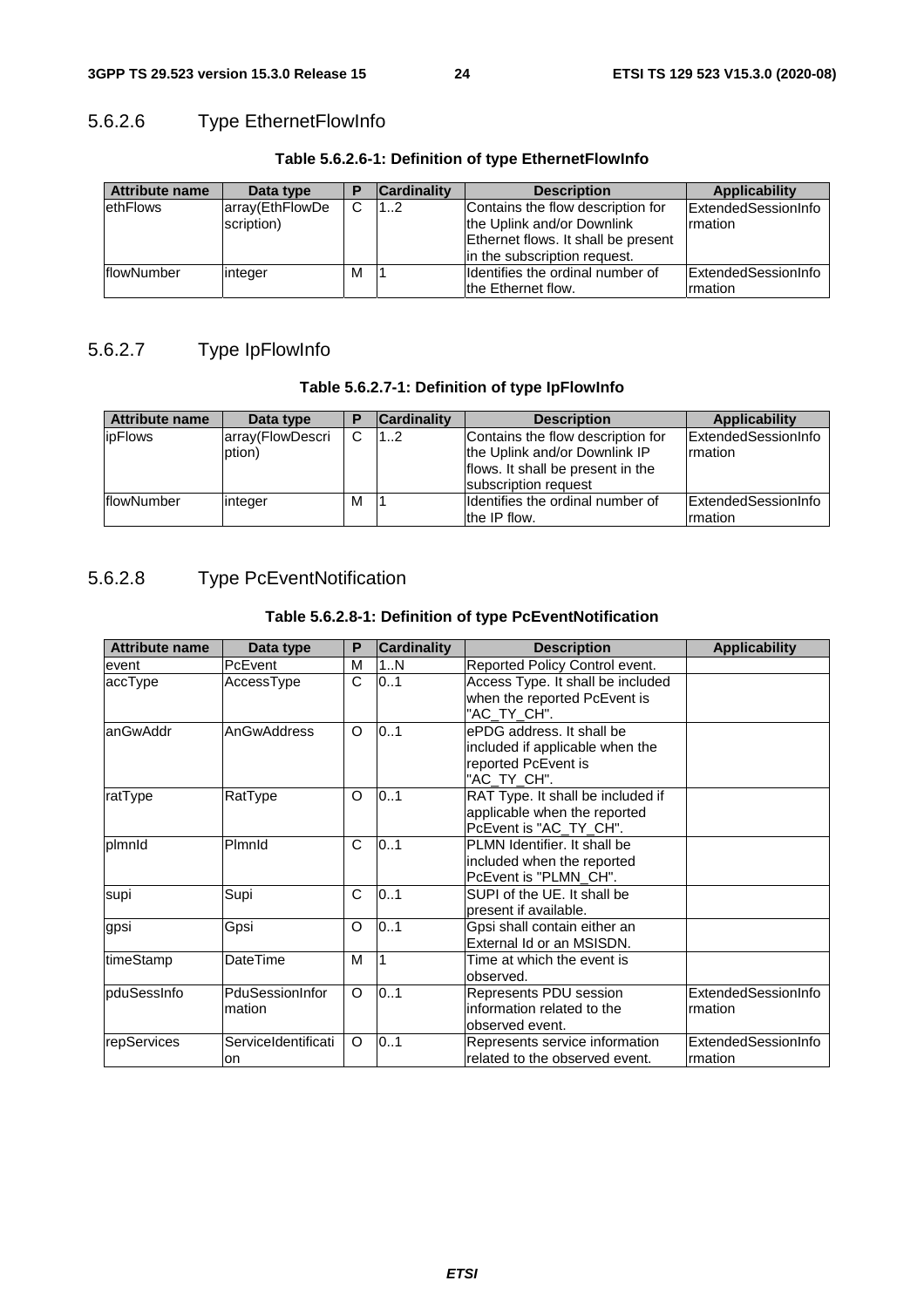# 5.6.2.9 Type PduSessionInformation

| <b>Attribute name</b>                                                                                                           | Data type   | P | <b>Cardinality</b> | <b>Description</b>                                | Applicability                         |  |
|---------------------------------------------------------------------------------------------------------------------------------|-------------|---|--------------------|---------------------------------------------------|---------------------------------------|--|
| snssai                                                                                                                          | Snssai      | M |                    | S-NSSAI of the PDU session.                       | ExtendedSessionInfo<br>rmation        |  |
| dnn                                                                                                                             | <b>D</b> nn | M | 1N                 | Dnn of the PDU session.                           | ExtendedSessionInfo<br>Irmation       |  |
| uelpv4                                                                                                                          | Ipv4Addr    | C | 101                | The IPv4 address of the served<br>UE.<br>(NOTE 1) | ExtendedSessionInfo<br>Irmation       |  |
| uelpv6                                                                                                                          | lpv6Prefix  | C | 101                | The IPv6 prefix of the served UE.<br>(NOTE 1)     | <b>ExtendedSessionInfo</b><br>rmation |  |
| lipDomain                                                                                                                       | string      | O | 10.1               | Identifies the IP domain.<br>(NOTE 2)             | ExtendedSessionInfo<br>rmation        |  |
| ueMac                                                                                                                           | MacAddr48   | C | 10.1               | UE MAC address.<br>I(NOTE 1)                      | ExtendedSessionInfo<br>Irmation       |  |
| NOTE 1: Either the served UE IP address (an Ipv4Addr or Ipv6Prefix or both if available) or UE MAC address shall<br>be present. |             |   |                    |                                                   |                                       |  |
| NOTE 2: An "ipDomain" attribute, may be provided in combination with a "uelpv4" attribute.                                      |             |   |                    |                                                   |                                       |  |

### **Table 5.6.2.9-1: Definition of type PduSessionInformation**

# 5.6.3 Simple data types and enumerations

### 5.6.3.1 Introduction

This subclause defines simple data types and enumerations that can be referenced from data structures defined in the previous subclauses.

#### 5.6.3.2 Simple data types

The simple data types defined in table 5.6.3.2-1 shall be supported.

#### **Table 5.6.3.2-1: Simple data types**

| <b>Type Name</b> | <b>Type Definition</b> | <b>Description</b> | <b>Applicability</b> |
|------------------|------------------------|--------------------|----------------------|
|                  |                        |                    |                      |

#### 5.6.3.3 Enumeration: PcEvent

The enumeration PcEvent represents the policy control events that can be subscribed. It shall comply with the provisions defined in table 5.6.3.3-1.

#### **Table 5.6.3.3-1: Enumeration PcEvent**

| <b>Enumeration value</b>       | <b>Description</b> | <b>Applicability</b> |
|--------------------------------|--------------------|----------------------|
| <b>CH</b><br>АC<br>$T_{\rm V}$ | Access Type Change |                      |
| PLMN CH                        | <b>PLMN Change</b> |                      |

# 5.7 Error handling

### 5.7.1 General

HTTP error handling shall be supported as specified in subclause 5.2.4 of 3GPP TS 29.500 [5].

For the Npcf. EventExposure API, HTTP error responses shall be supported as specified in subclause 4.8 of 3GPP TS 29.501 [6]. Protocol errors and application errors specified in table 5.2.7.2-1 of 3GPP TS 29.500 [5] shall be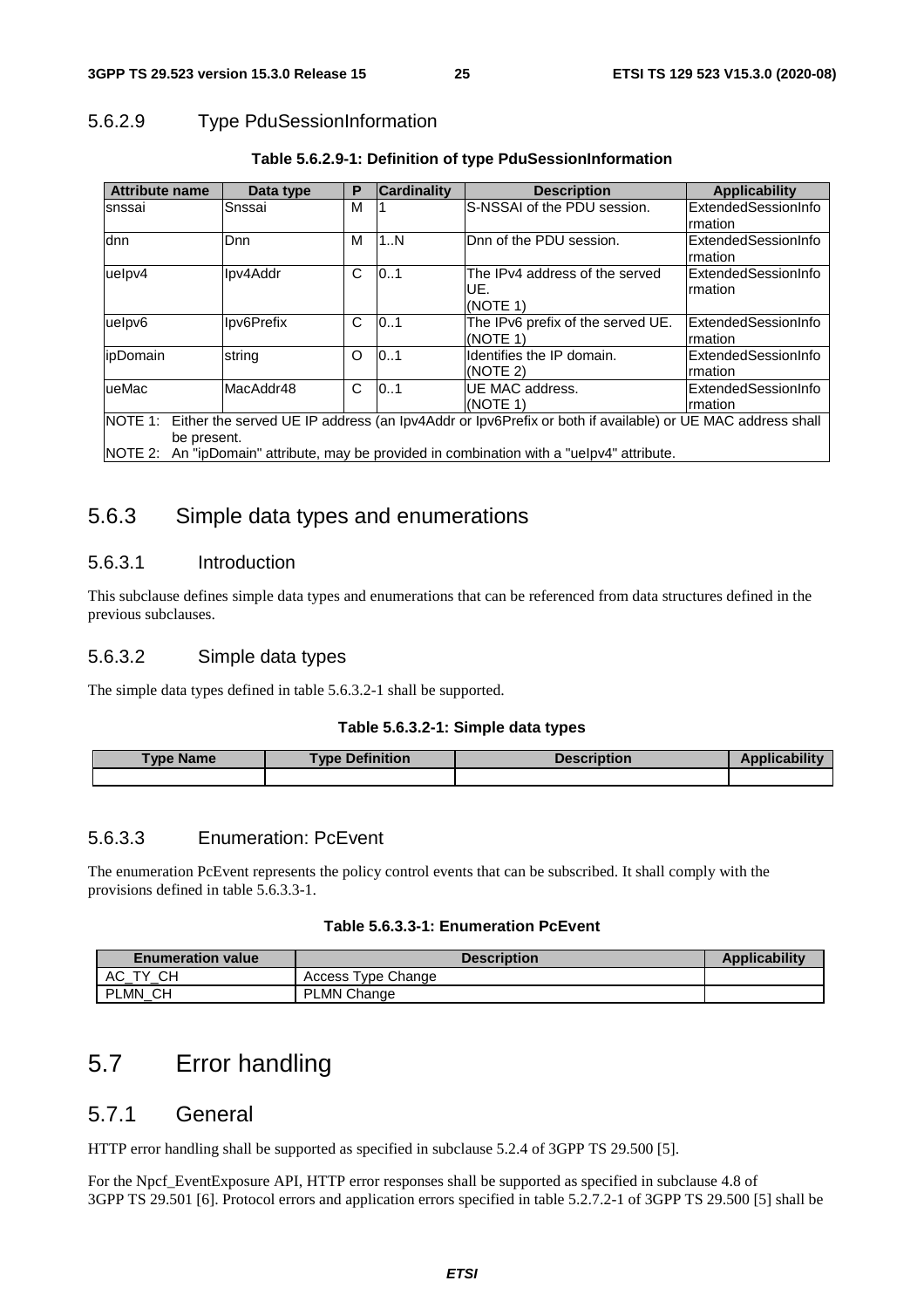supported for an HTTP method if the corresponding HTTP status codes are specified as mandatory for that HTTP method in table 5.2.7.1-1 of 3GPP TS 29.500 [5].

In addition, the requirements in the following subclauses are applicable for the Npcf\_ EventExposure API.

### 5.7.2 Protocol Errors

In this Release of the specification, there are no service specific protocol errors applicable for the Npcf\_EventExposure API.

# 5.7.3 Application Errors

The application errors defined for the Npcf. EventExposure service are listed in table 5.7.3-1.

#### **Table 5.7.3-1: Application errors**

| <b>Application Error</b> | <b>HTTP status code</b> | <b>Description</b> |
|--------------------------|-------------------------|--------------------|
|                          |                         |                    |

# 5.8 Feature negotiation

The optional features in table 5.8-1 are defined for the Npcf\_EventExposure API. They shall be negotiated using the extensibility mechanism defined in subclause 6.6 of 3GPP TS 29.500 [5].

#### **Table 5.8-1: Supported Features**

| <b>Feature number</b> | <b>Feature Name</b> | <b>Description</b>                                                                         |
|-----------------------|---------------------|--------------------------------------------------------------------------------------------|
|                       |                     | Extended Session Informat   Indicates the support of additional session information in the |
|                       | lon                 | Isubscription and report of policy control event.                                          |

# 5.9 Security

As indicated in 3GPP TS 33.501 [19] and 3GPP TS 29.500 [5], the access to the Npcf\_EventExposure API, based on local configuration, may be authorized by means of the OAuth2 protocol (see IETF RFC 6749 [20]), using the "Client Credentials" authorization grant, where the NRF (see 3GPP TS 29.510 [21]) plays the role of the authorization server.

If OAuth2 authorization is used, an NF Service Consumer, prior to consuming services offered by the Nnrf\_NFManagement API, shall obtain a "token" from the authorization server, by invoking the Access Token Request service, as described in 3GPP TS 29.510 [21], subclause 5.4.2.2.

NOTE: When multiple NRFs are deployed in a network, the NRF used as authorization server is the same NRF where the NF Service Consumer invoked the discovery of the Npcf\_EventExposure service.

The Npcf\_EventExposure API defines a single scope "npcf-eventexposure" for the entire service, and it does not define any additional scopes at resource or operation level.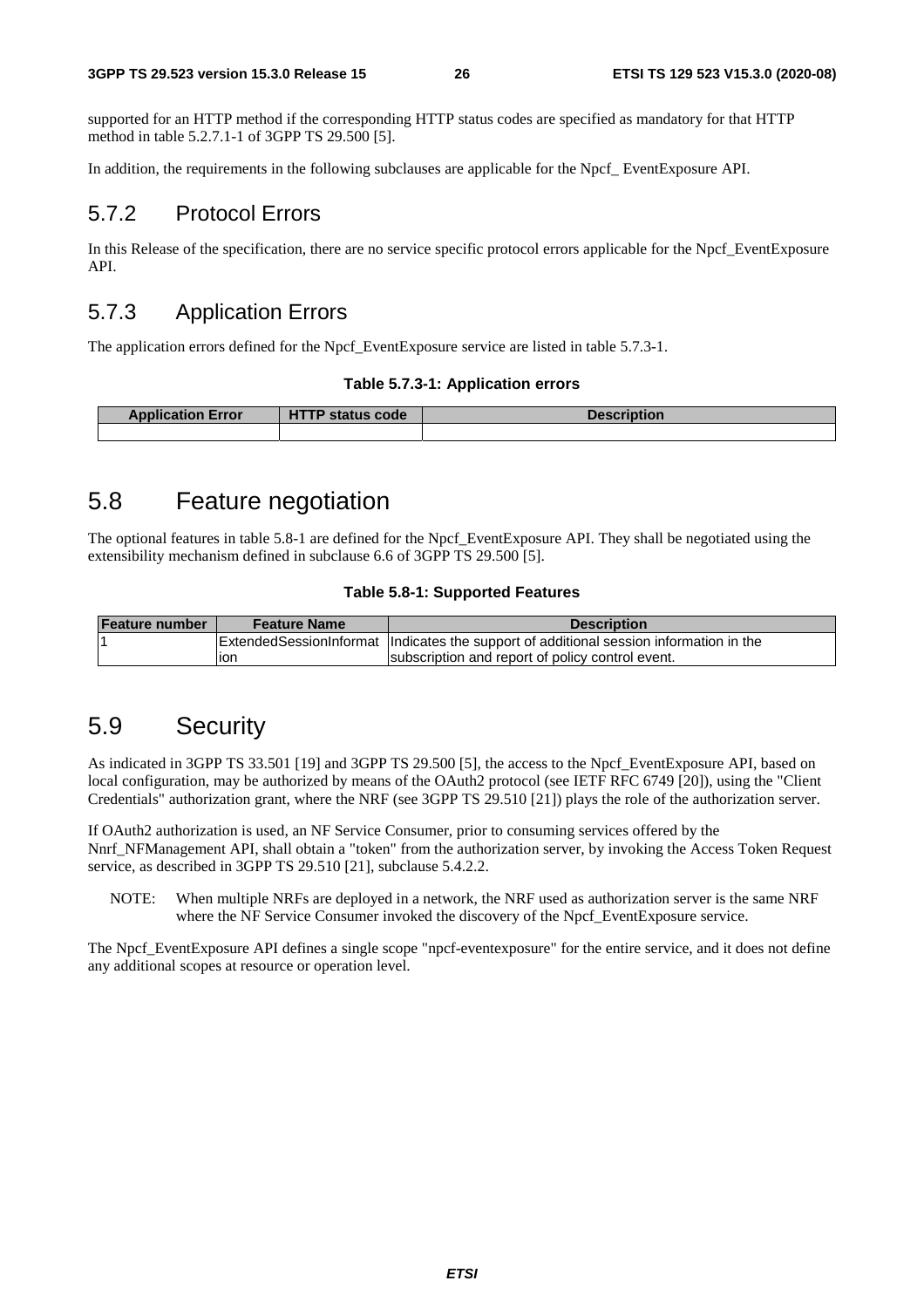# Annex A (normative): OpenAPI specification

# A.1 General

The present Annex contains an OpenAPI [7] specification of HTTP messages and content bodies used by the Npcf\_EventExposure API.

This Annex shall take precedence when being discrepant to other parts of the specification with respect to the encoding of information elements and methods within the API.

NOTE 1: The semantics and procedures, as well as conditions, e.g. for the applicability and allowed combinations of attributes or values, not expressed in the OpenAPI definitions but defined in other parts of the specification also apply.

Informative copies of the OpenAPI specification file contained in this 3GPP Technical Specification are available on the public 3GPP file server in the following locations (see clause 5B of the 3GPP TR 21.900 [22] for further information):

- [https://www.3gpp.org/ftp/Specs/archive/OpenAPI/<Release>/](https://www.3gpp.org/ftp/Specs/archive/OpenAPI/%3cRelease%3e/); and
- [https://www.3gpp.org/ftp/Specs/<Plenary>/<Release>/OpenAPI/](https://www.3gpp.org/ftp/Specs/%3cPlenary%3e/%3cRelease%3e/OpenAPI/).
- NOTE 2: To fetch the OpenAPI specification file after CT#83 plenary meeting for Release 15 in the above links <Plenary> must be replaced with the date the CT Plenary occurs, in the form of year-month (yyyy-mm), e.g. for CT#83 meeting <Plenary> must be replaced with value "2019-03" and <Release> must be replaced with value "Rel-15".

# A.2 Npcf\_EventExposure API

```
openapi: 3.0.0 
info: 
   version: 1.0.2 
   title: Npcf_EventExposure 
   description: | 
     PCF Event Exposure Service. 
     © 2019, 3GPP Organizational Partners (ARIB, ATIS, CCSA, ETSI, TSDSI, TTA, TTC). 
     All rights reserved. 
externalDocs: 
   description: 3GPP TS 29.523 V15.2.0; 5G System; Policy Control Event Exposure Service; Stage 3. 
   url: http://www.3gpp.org/ftp/Specs/archive/29_series/29.523/ 
servers: 
    - url: '{apiRoot}/npcf-eventexposure/v1' 
     variables: 
       apiRoot: 
         default: https://example.com 
         description: apiRoot as defined in subclause 4.4 of 3GPP TS 29.501 
security: 
   - {} 
   - oAuth2ClientCredentials: 
     - npcf-eventexposure 
paths: 
   /subscriptions: 
     post: 
       summary: Creates a new Individual Policy Control Events Subscription resource 
       operationId: PostPcEventExposureSubsc 
       tags: 
         - Policy Control Events Subscription (Collection) 
       requestBody: 
         required: true 
         content: 
           application/json:
```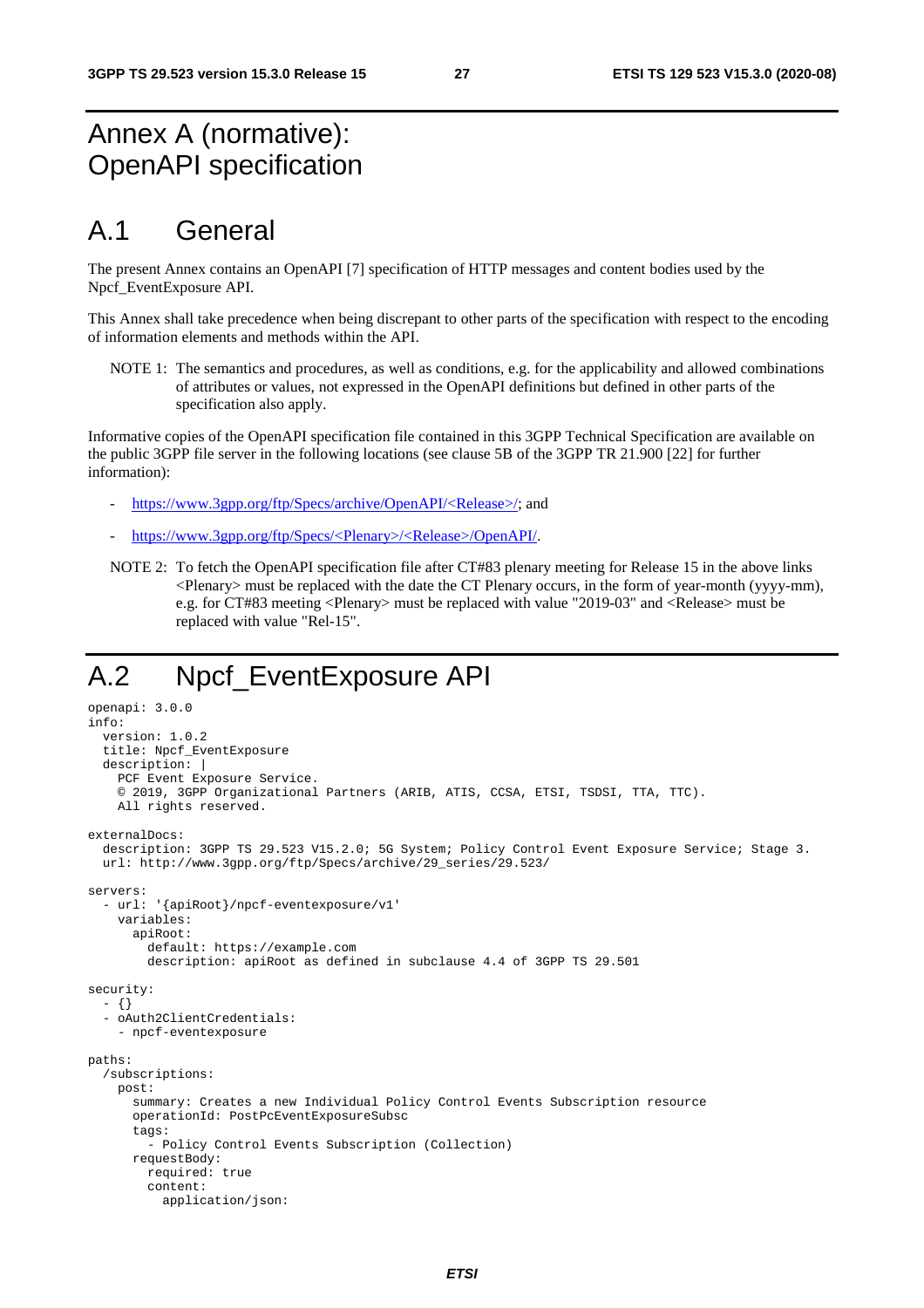schema: \$ref: '#/components/schemas/PcEventExposureSubsc' responses: '201': description: Success content: application/json: schema: \$ref: '#/components/schemas/PcEventExposureSubsc' headers: Location: description: 'Contains the URI of the created individual policy control events subscription resource, according to the structure: {apiRoot}/npcfeventexposure/v1/subscriptions/{subscriptionId}' required: true schema: type: string '400': \$ref: 'TS29571\_CommonData.yaml#/components/responses/400' '401': \$ref: 'TS29571\_CommonData.yaml#/components/responses/401' '403': \$ref: 'TS29571\_CommonData.yaml#/components/responses/403' '404': \$ref: 'TS29571\_CommonData.yaml#/components/responses/404' '411': \$ref: 'TS29571\_CommonData.yaml#/components/responses/411' '413': \$ref: 'TS29571\_CommonData.yaml#/components/responses/413' '415': \$ref: 'TS29571\_CommonData.yaml#/components/responses/415' '429': \$ref: 'TS29571\_CommonData.yaml#/components/responses/429' '500': \$ref: 'TS29571\_CommonData.yaml#/components/responses/500' '503': \$ref: 'TS29571\_CommonData.yaml#/components/responses/503' default: \$ref: 'TS29571\_CommonData.yaml#/components/responses/default' callbacks: PcEventNotification: '{\$request.body#/notifUri}': post: requestBody: required: true content: application/json: schema: \$ref: '#/components/schemas/PcEventExposureNotif' responses: '204': description: No Content, Notification was succesfull '400': \$ref: 'TS29571\_CommonData.yaml#/components/responses/400' '401': \$ref: 'TS29571\_CommonData.yaml#/components/responses/401' '403': \$ref: 'TS29571\_CommonData.yaml#/components/responses/403' '404': \$ref: 'TS29571\_CommonData.yaml#/components/responses/404' '411': \$ref: 'TS29571\_CommonData.yaml#/components/responses/411' '413': \$ref: 'TS29571\_CommonData.yaml#/components/responses/413' '415': \$ref: 'TS29571\_CommonData.yaml#/components/responses/415' '429': \$ref: 'TS29571\_CommonData.yaml#/components/responses/429' '500': \$ref: 'TS29571\_CommonData.yaml#/components/responses/500' '503': \$ref: 'TS29571\_CommonData.yaml#/components/responses/503' default: \$ref: 'TS29571\_CommonData.yaml#/components/responses/default' /subscriptions/{subscriptionId}: get:

 summary: "Reads an existing Individual Policy Control Events Subscription" operationId: GetPcEventExposureSubsc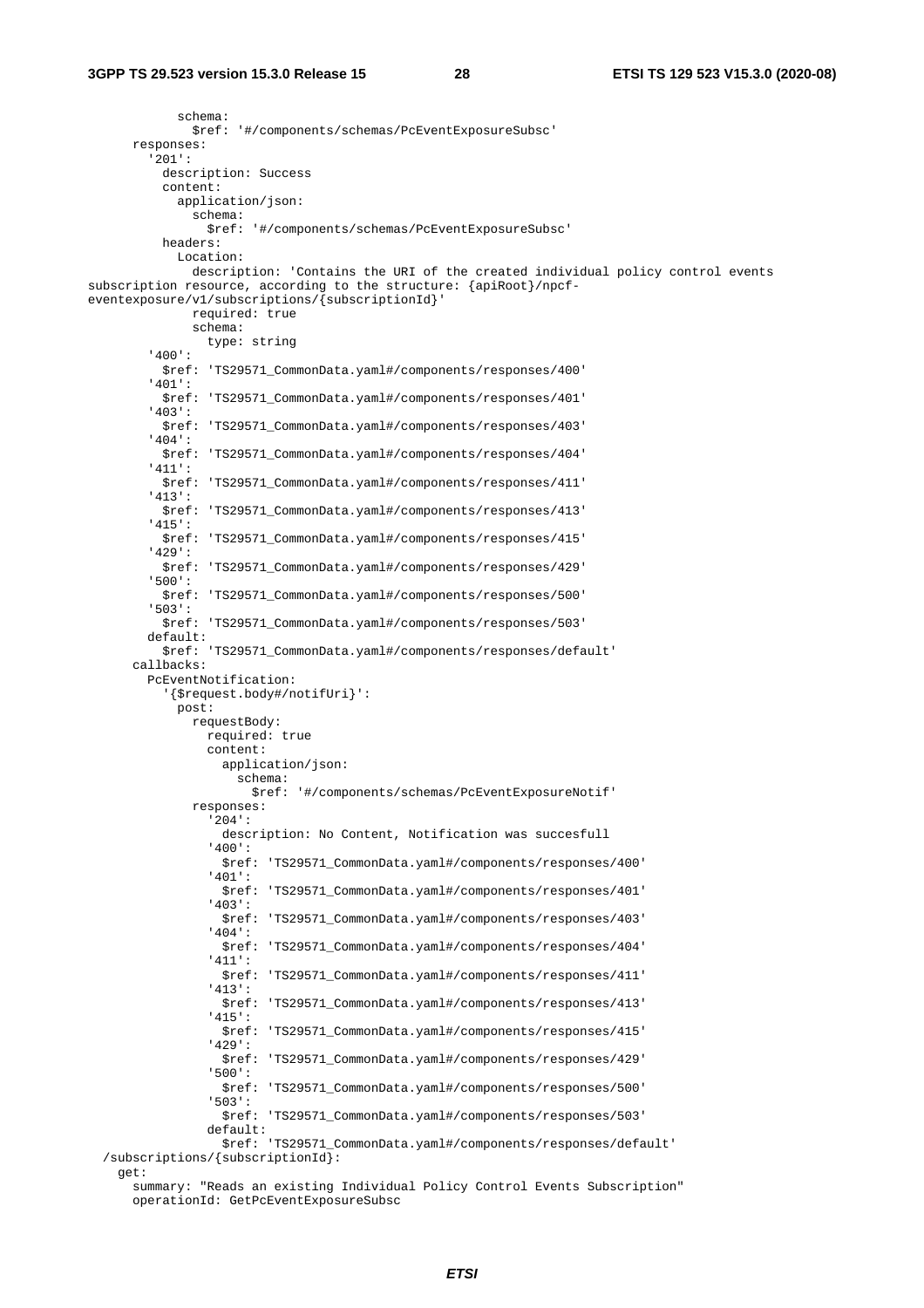tags: - Individual Policy Control Events Subscription (Document) parameters: - name: subscriptionId in: path description: Policy Control Event Subscription ID required: true schema: type: string responses: '200': description: OK. Resource representation is returned content: application/json: schema: \$ref: '#/components/schemas/PcEventExposureSubsc' '400': \$ref: 'TS29571\_CommonData.yaml#/components/responses/400' '401': \$ref: 'TS29571\_CommonData.yaml#/components/responses/401' '403': \$ref: 'TS29571\_CommonData.yaml#/components/responses/403' '404': \$ref: 'TS29571\_CommonData.yaml#/components/responses/404' '406': \$ref: 'TS29571\_CommonData.yaml#/components/responses/406' '429': \$ref: 'TS29571\_CommonData.yaml#/components/responses/429' '500': \$ref: 'TS29571\_CommonData.yaml#/components/responses/500' '503': \$ref: 'TS29571\_CommonData.yaml#/components/responses/503' default: \$ref: 'TS29571\_CommonData.yaml#/components/responses/default' put: summary: "Modifies an existing Individual Policy Control Events Subscription " operationId: PutPcEventExposureSubsc tags: - Individual Policy Control Events Subscription (Document) requestBody: required: true content: application/json: schema: \$ref: '#/components/schemas/PcEventExposureSubsc' parameters: - name: subscriptionId in: path description: Policy Control Event Subscription ID required: true schema: type: string responses: '200': description: OK. Resource was succesfully modified and representation is returned content: application/json: schema: \$ref: '#/components/schemas/PcEventExposureSubsc' '204': description: No Content. Resource was succesfully modified '400': \$ref: 'TS29571\_CommonData.yaml#/components/responses/400' '401': \$ref: 'TS29571\_CommonData.yaml#/components/responses/401' '403': \$ref: 'TS29571\_CommonData.yaml#/components/responses/403' '404': \$ref: 'TS29571\_CommonData.yaml#/components/responses/404' '411': \$ref: 'TS29571\_CommonData.yaml#/components/responses/411' '413': \$ref: 'TS29571\_CommonData.yaml#/components/responses/413' '415': \$ref: 'TS29571\_CommonData.yaml#/components/responses/415' '429': \$ref: 'TS29571\_CommonData.yaml#/components/responses/429' '500':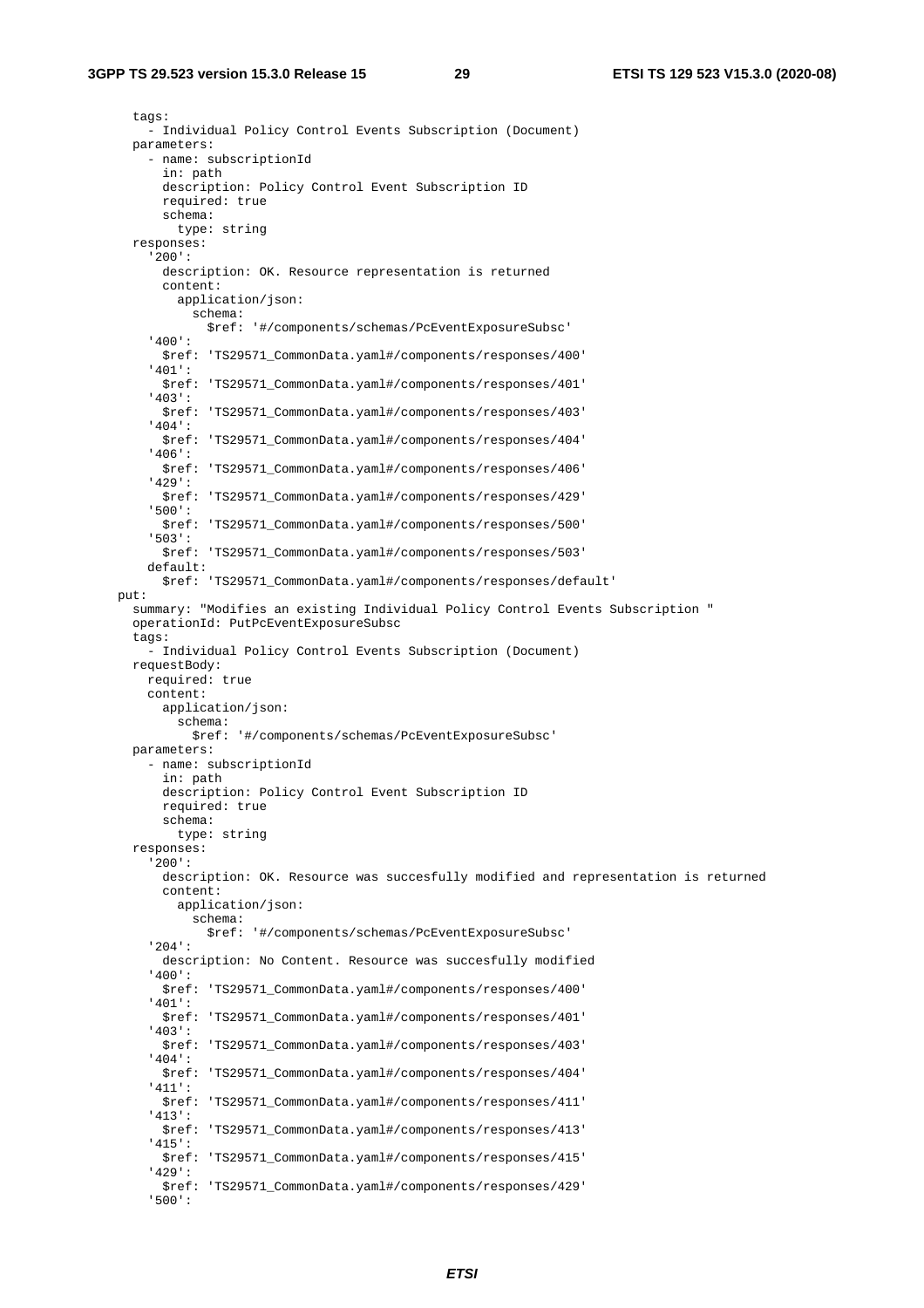#### **3GPP TS 29.523 version 15.3.0 Release 15 30 ETSI TS 129 523 V15.3.0 (2020-08)**

 \$ref: 'TS29571\_CommonData.yaml#/components/responses/500' '503': \$ref: 'TS29571\_CommonData.yaml#/components/responses/503' default: \$ref: 'TS29571\_CommonData.yaml#/components/responses/default' delete: summary: "Cancels an existing Individual Policy Control Events Subscription " operationId: DeletePcEventExposureSubsc tags: - Individual Policy Control Events Subscription (Document) parameters: - name: subscriptionId in: path description: Policy Control Event Subscription ID required: true schema: type: string responses: '204': description: No Content. Resource was succesfully deleted '400': \$ref: 'TS29571\_CommonData.yaml#/components/responses/400' '401': \$ref: 'TS29571\_CommonData.yaml#/components/responses/401' '403': \$ref: 'TS29571\_CommonData.yaml#/components/responses/403' '404': \$ref: 'TS29571\_CommonData.yaml#/components/responses/404' '429': \$ref: 'TS29571\_CommonData.yaml#/components/responses/429' '500': \$ref: 'TS29571\_CommonData.yaml#/components/responses/500' '503': \$ref: 'TS29571\_CommonData.yaml#/components/responses/503' default: \$ref: 'TS29571\_CommonData.yaml#/components/responses/default' components: securitySchemes: oAuth2ClientCredentials: type: oauth2 flows: clientCredentials: tokenUrl: '{nrfApiRoot}/oauth2/token' scopes: npcf-eventexposure: Access to the Npcf\_EventExposure API. schemas: PcEventExposureNotif: type: object properties: notifId: type: string eventNotifs: type: array items: \$ref: '#/components/schemas/PcEventNotification' minItems: 1 required: - notifId - eventNotifs PcEventExposureSubsc: type: object properties: eventSubs: type: array items: \$ref: '#/components/schemas/PcEvent' minItems: 1 eventsRepInfo: \$ref: '#/components/schemas/ReportingInformation' groupId: \$ref: 'TS29571\_CommonData.yaml#/components/schemas/GroupId' filterDnns: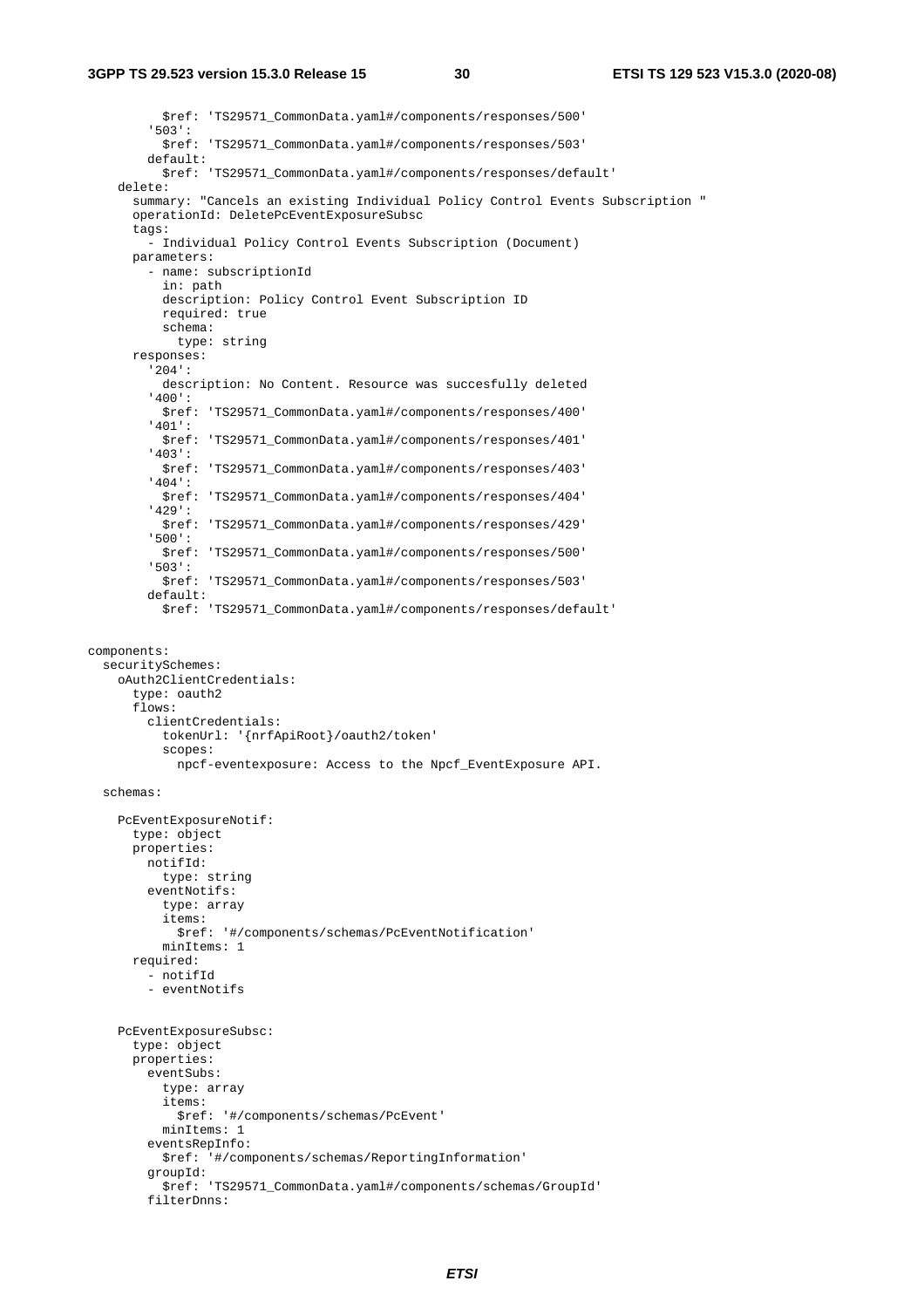type: array items: \$ref: 'TS29571\_CommonData.yaml#/components/schemas/Dnn' minItems: 1 filterSnssais: type: array items: \$ref: 'TS29571\_CommonData.yaml#/components/schemas/Snssai' minItems: 1 filterServices: type: array items: \$ref: '#/components/schemas/ServiceIdentification' minItems: 1 notifUri: \$ref: 'TS29571\_CommonData.yaml#/components/schemas/Uri' notifId: type: string suppFeat: \$ref: 'TS29571\_CommonData.yaml#/components/schemas/SupportedFeatures' required: - eventSubs - notifId - notifUri ReportingInformation: type: object properties: immRep: type: boolean notifMethod: \$ref: 'TS29508\_Nsmf\_EventExposure.yaml#/components/schemas/NotificationMethod' maxReportNbr: \$ref: 'TS29571\_CommonData.yaml#/components/schemas/Uinteger' monDur: \$ref: 'TS29571\_CommonData.yaml#/components/schemas/DateTime' repPeriod: \$ref: 'TS29571\_CommonData.yaml#/components/schemas/DurationSec' ServiceIdentification: type: object properties: servEthFlows: type: array items: \$ref: '#/components/schemas/EthernetFlowInfo' minItems: 1 servIpFlows: type: array items: \$ref: '#/components/schemas/IpFlowInfo' minItems: 1 afAppId: \$ref: 'TS29514\_Npcf\_PolicyAuthorization.yaml#/components/schemas/AfAppId' # All conditions in allOf must be met allOf: # First condition is that servEthFlows and servIpFlows are mutually exclusive - not: required: [servEthFlows, servIpFlows] # Second condition is that at least one the servEthFlows, servIpFlows and afAppId shall be present - anyOf: - required: [servEthFlows] - required: [servIpFlows] - required: [afAppId] EthernetFlowInfo: type: object properties: ethFlows: type: array items: \$ref: 'TS29514\_Npcf\_PolicyAuthorization.yaml#/components/schemas/EthFlowDescription' minItems: 1 maxItems: 2 flowNumber: type: integer required: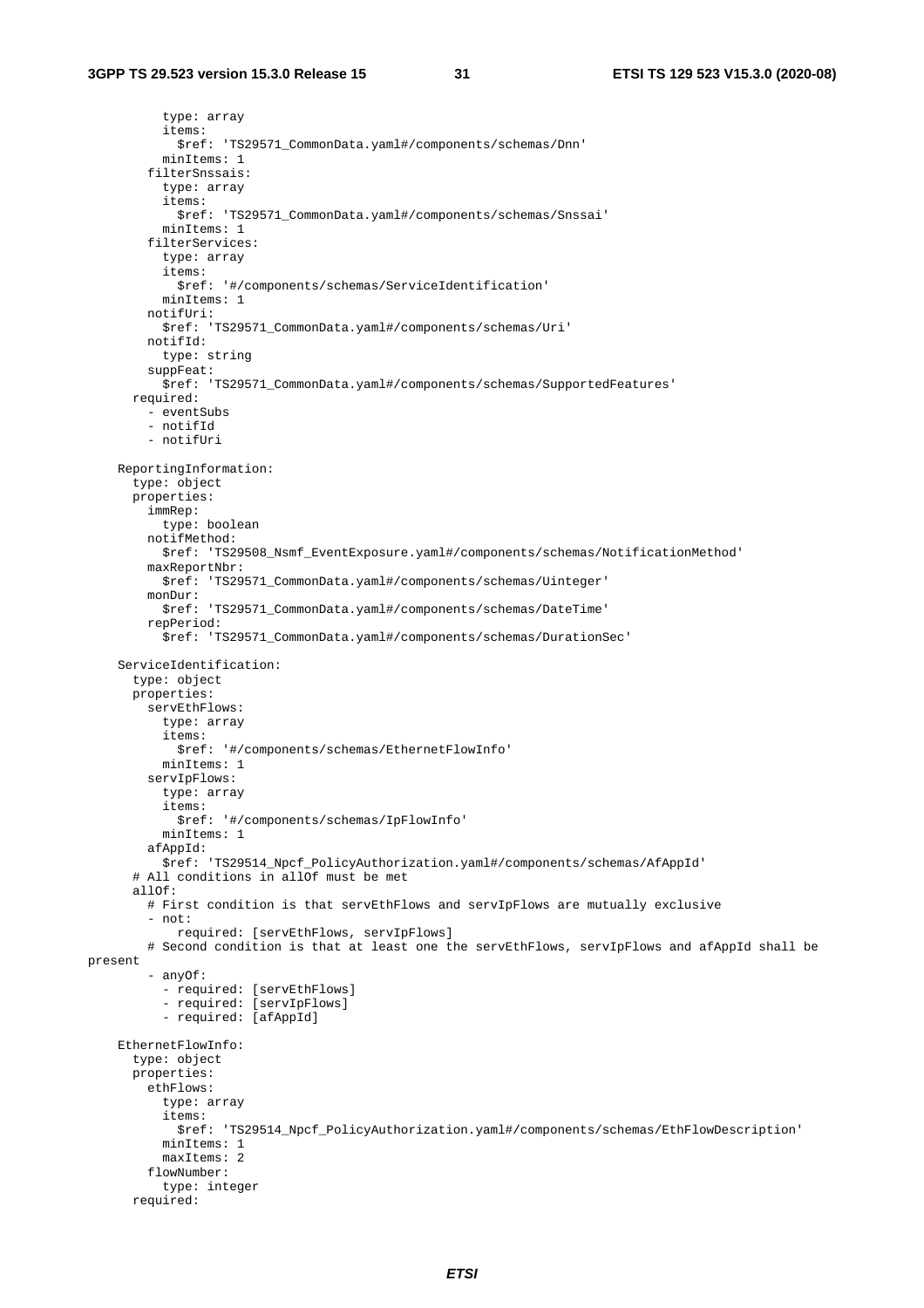- flowNumber

 IpFlowInfo: type: object properties: ipFlows: type: array items: \$ref: 'TS29514\_Npcf\_PolicyAuthorization.yaml#/components/schemas/FlowDescription' minItems: 1 maxItems: 2 flowNumber: type: integer required: - flowNumber PcEventNotification: type: object properties: event: \$ref: '#/components/schemas/PcEvent' accType: \$ref: 'TS29571\_CommonData.yaml#/components/schemas/AccessType' anGwAddr: \$ref: 'TS29514\_Npcf\_PolicyAuthorization.yaml#/components/schemas/AnGwAddress' ratType: \$ref: 'TS29571\_CommonData.yaml#/components/schemas/RatType' plmnId: \$ref: 'TS29571\_CommonData.yaml#/components/schemas/PlmnId' supi: \$ref: 'TS29571\_CommonData.yaml#/components/schemas/Supi' gpsi: \$ref: 'TS29571\_CommonData.yaml#/components/schemas/Gpsi' timeStamp: \$ref: 'TS29571\_CommonData.yaml#/components/schemas/DateTime' pduSessionInfo: \$ref: '#/components/schemas/PduSessionInformation' repServices: \$ref: '#/components/schemas/ServiceIdentification' required: - event - timeStamp PduSessionInformation: type: object properties: snssai: \$ref: 'TS29571\_CommonData.yaml#/components/schemas/Snssai' dnn: \$ref: 'TS29571\_CommonData.yaml#/components/schemas/Dnn' ueIpv4: \$ref: 'TS29571\_CommonData.yaml#/components/schemas/Ipv4Addr' ueIpv6: \$ref: 'TS29571\_CommonData.yaml#/components/schemas/Ipv6Prefix' ipDomain: type: string ueMac: \$ref: 'TS29571\_CommonData.yaml#/components/schemas/MacAddr48' required: - snssai - dnn oneOf: - required: [ueMac] - anyOf: - required: [ueIpv4] - required: [ueIpv6] # Simple data types and Enumerations PcEvent: anyOf: - type: string enum: - AC\_TY\_CH - PLMN\_CH - type: string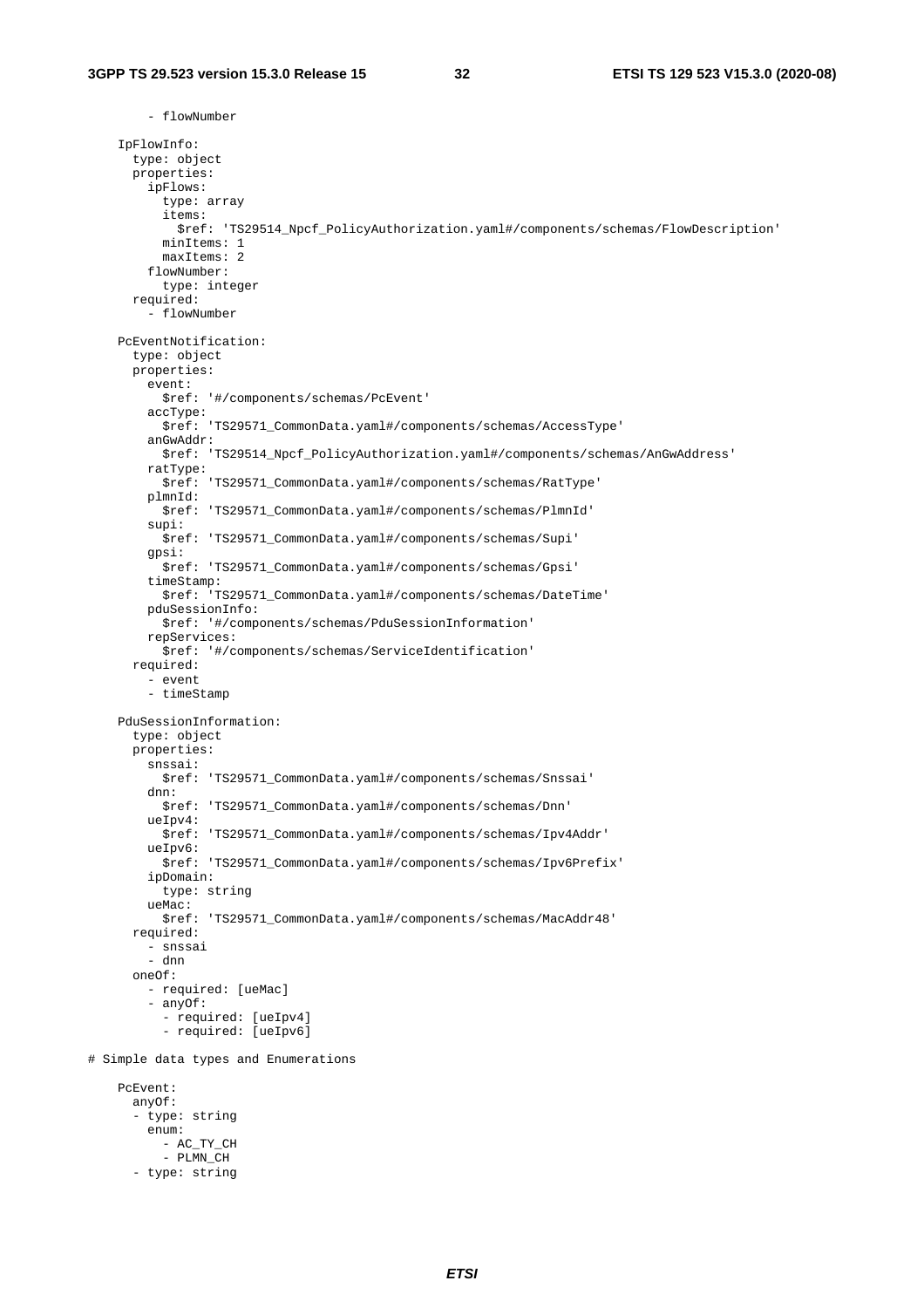# Annex B (informative): Change history

| <b>Change history</b> |                |             |           |                |                |                                                                           |                       |
|-----------------------|----------------|-------------|-----------|----------------|----------------|---------------------------------------------------------------------------|-----------------------|
| Date                  | <b>Meeting</b> | <b>TDoc</b> | <b>CR</b> | <b>Rev</b>     | <b>Cat</b>     | Subject/Comment                                                           | <b>New</b><br>version |
| 2018-11               |                |             |           |                |                | TS skeleton of Policy Event Exposure Service specification                | 0.0.0                 |
| 2018-11               | CT3#99         | C3-187718   |           |                |                | API Introduction and Usage of HTTP for new PCF TS                         | 1.0.0                 |
| 2018-11               | CT3#99         | C3-187416   |           |                |                | Npcf EventExposure Resources Definition and Error handling                | 1.0.0                 |
| 2018-11               | CT3#99         | C3-187419   |           |                |                | Npcf_EventExposure, Policy Control Event Notification                     | 1.0.0                 |
| 2018-11               | CT3#99         | C3-187675   |           |                |                | Npcf_EventExposure Service Description                                    | 1.0.0                 |
| 2018-11               | CT3#99         | C3-187717   |           |                |                | Npcf_EventExposure Service Operations and Data Structures                 | 1.0.0                 |
| 2018-11               | CT3#99         | C3-187734   |           |                |                | Npcf_EventExposure, OpenAPI                                               | 1.0.0                 |
| 2018-11               | CT3#99         | C3-187677   |           |                |                | Npcf_EventExposure, Security                                              | 1.0.0                 |
| 2018-12               | CT#82          | CP-183131   |           |                |                | TS sent to plenary for information and approval                           | 1.0.0                 |
| 2018-12               | CT#82          | CP-183166   |           |                |                | Npcf_EventExposure, OpenAPI                                               | 1.1.0                 |
| 2018-12               | CT#82          | CP-183251   |           |                |                | TS number assigned in the plenary for approval                            | 1.1.0                 |
| 2018-12               | CT#82          | CP-183253   |           |                |                | TS approved by plenary                                                    | 15.0.0                |
| 2019-03               | CP#83          | CP-190112   | 0001      | 1              | F              | Handling of IPdomain and UE addresses in Npcf_EventExposure<br>service    | 15.1.0                |
| 2019-03               | CT#83          | CP-190160   | 0002      | $\overline{3}$ | $\overline{F}$ | Correction on Presence conditions for Service Identification data<br>type | 15.1.0                |
| 2019-03               | CT#83          | CP-190112   | 0003      | $\mathbf{1}$   | F              | Handling of UE identities in Npcf_EventExposure service                   | 15.1.0                |
| 2019-03               | CP#83          | CP-190112   | 0004      |                | F              | Correction on the handling of access type change                          | 15.1.0                |
| 2019-03               | CT#83          | CP-190112   | 0005      |                | F              | Correction of OpenAPI errors                                              | 15.1.0                |
| 2019-03               | CP#83          | CP-190161   | 0006      |                | F              | OpenAPI Version number updates                                            | 15.1.0                |
| 2019-06               | CT#84          | CP-191081   | 0007      | 1              | F              | Report ePDG address                                                       | 15.2.0                |
| 2019-06               | CT#84          | CP-191081   | 0008      |                | F              | Storage of OpenAPI specification file                                     | 15.2.0                |
| 2019-06               | CT#84          | CP-191081   | 0009      | 2 <sub>l</sub> | F              | Correction to the notification procedure                                  | 15.2.0                |
| 2019-06               | CT#84          | CP-191081   | 0010      |                | F              | Correction on PCF event exposure service                                  | 15.2.0                |
| 2019-06               | CT#84          | CP-191081   | 0011      | 2              | F              | Precedence of OpenAPI file                                                | 15.2.0                |
| 2019-06               | CT#84          | CP-191182   | 0012      | $\overline{2}$ | F              | Copyright note in YAML file                                               | 15.2.0                |
| 2019-06               | CT#84          | CP-191081   | 0013      |                | F              | OpenAPI Version number update                                             | 15.2.0                |
| 2020-06               | CT3#88e        | CP-201223   | 0023      | 1              | F              | Corrections on supported features definition                              | 15.3.0                |